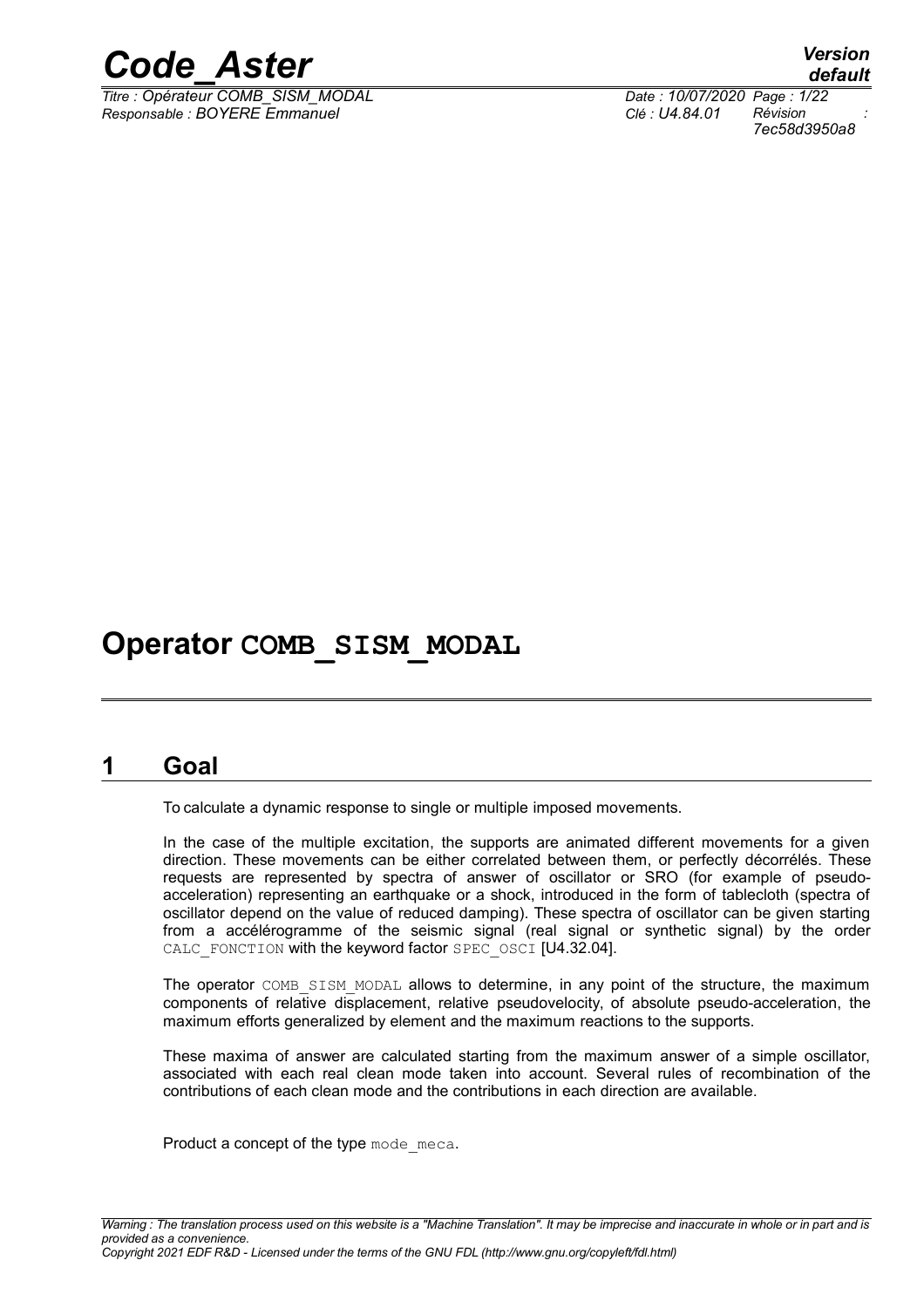*Titre : Opérateur COMB\_SISM\_MODAL Date : 10/07/2020 Page : 2/22 Responsable : BOYERE Emmanuel Clé : U4.84.01 Révision :*

*default*

*7ec58d3950a8*

## **2 Syntax**

```
R [mode_stat] = COMB_SISM_MODAL 
     ( \bullet MODE_MECA = mode \circ [mode_meca] [mode_meca]
          / TOUT ORDRE = 'YES' [DEFECT]
          / NUME ORDRE = 1 ordre [l I]
          / LIST ORDRE = lordre [listis]
            \texttt{NUMBER} = 1 \text{ mode} [l I]
            \overline{R} / FREQ = \overline{L} if req \overline{L} [i_R]
             / LIST FREQ = lfreqr8 [listr8]
               \Diamond PRECISION = / 1.D-3 [DEFECT]
                            / prec [R]
               ◊ CRITERION = / 'RELATIVE' [DEFECT]
                            / 'ABSOLUTE'
       ◊ MODE CORR = acce [mode stat acce]
       ◊ FREQ_COUP = freq [R]
       ♦ / AMOR_REDUIT = amor [l_R]
          / LIST_AMOR = lamor [listr8]
          / AMOR GENE = amogene [matr asse gene R]
       ◊ MASS INER = mass iner [tabl mass iner]
          / MONO APPUI = 'YES'/ MULTI_APPUI=' CORRELE'
          / MULTI_APPUI=' DECORRELE'
         EXCIT = F (\blacklozenge GROUP NO = lgrno [l gr_noeud]
                       \triangleleft AXIS = (c1, c2, c3) [1 R]
                       ♦ SPEC_OSCI = spec [tablecloth]
                       \sqrt{8} SCALE = echel [R]
                    / \arrow TRI_AXE = (p1, p2, p3) [1_R]
                       \triangleleft SPEC_OSCI = spec [tablecloth]
                       \Diamond SCALE = echel [R]
                       \blacklozenge TRI SPEC = 'YES' [KN]
                       ♦ SPEC_OSCI= (spe1, spe2, spe3) [l_fonction]
                       \sqrt{1 - R} ECHELLE= (ech1, ech2, ech3) [1 - R]◊ NATURE = / 'ACCE' [DEFECT]
                            / 'QUICKLY'
                            / 'DEPL'
                  )
       ◊ CORR_FREQ = / 'YES'
                    / 'NOT' [DEFECT]
          COMB MODE = F (\rightarrow / TYPE = / 'GUPTA'
                                    / 'SRSS'
                                    / 'COC'
                                    / 'DPC'
                                       / 'ABS'
                                       / 'DSC'
                         ◊ DURATION = S [R]
                        \Diamond FREQ 1 = Hz [R]
                        \sqrt{PREQ} = Hz [R]
                    )
```
*Warning : The translation process used on this website is a "Machine Translation". It may be imprecise and inaccurate in whole or in part and is provided as a convenience. Copyright 2021 EDF R&D - Licensed under the terms of the GNU FDL (http://www.gnu.org/copyleft/fdl.html)*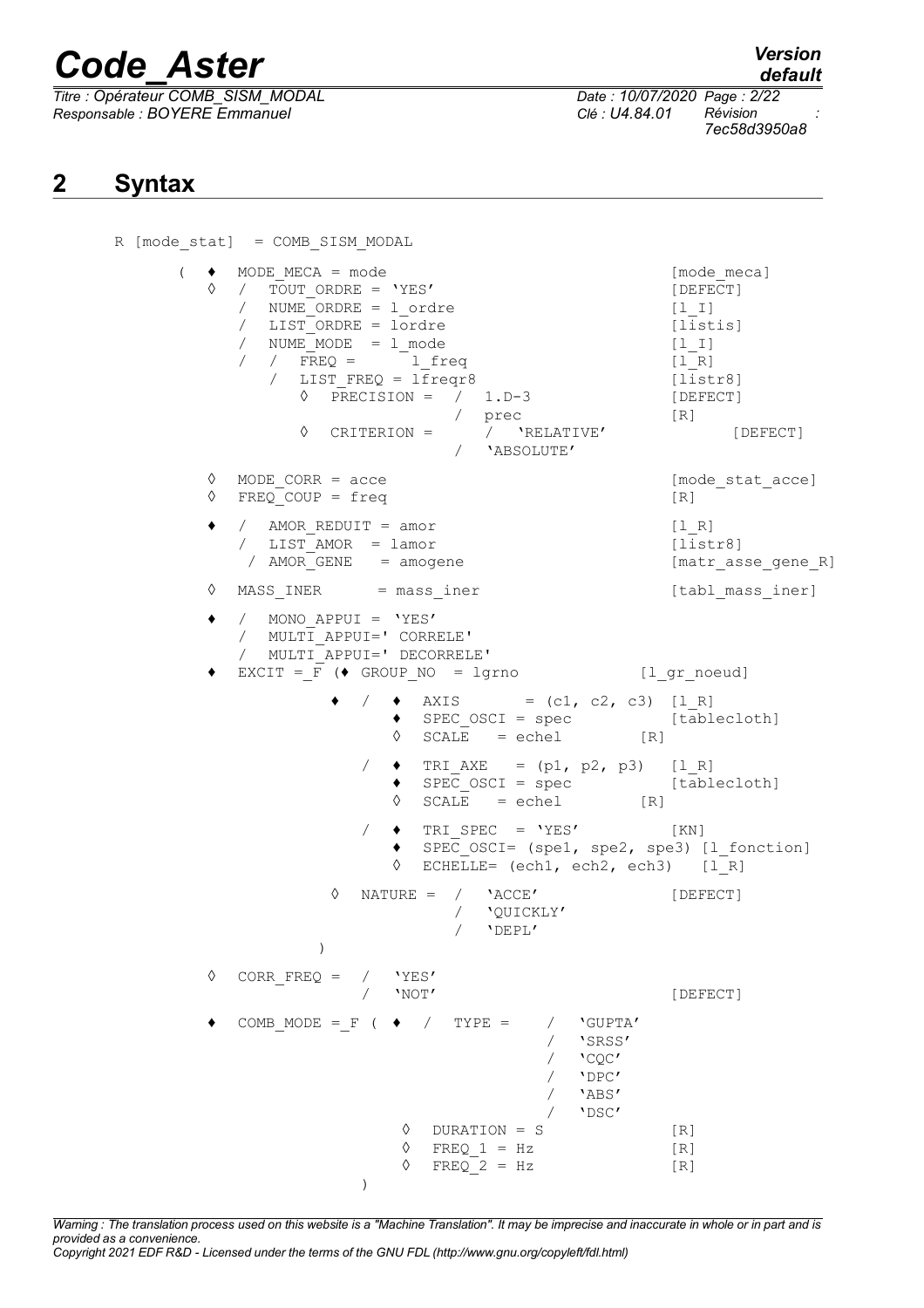| <b>Version</b> |  |
|----------------|--|
| default        |  |

| <b>Code Aster</b>                                                  |               |                                                             | <b>Version</b><br>default                                                                                                                                                                                                                                  |
|--------------------------------------------------------------------|---------------|-------------------------------------------------------------|------------------------------------------------------------------------------------------------------------------------------------------------------------------------------------------------------------------------------------------------------------|
| Titre : Opérateur COMB_SISM_MODAL<br>Responsable : BOYERE Emmanuel |               |                                                             | Date: 10/07/2020 Page: 3/22<br>Révision<br>Clé : U4.84.01<br>7ec58d3950a8                                                                                                                                                                                  |
|                                                                    | ♦             | COMB DIRECTION = $F$ (                                      | $TYPE = /$<br>$\sqrt{2}$<br>'QUAD'<br>'NEWMARK'                                                                                                                                                                                                            |
|                                                                    | ♦             | COMB MULT APPUI = $F$ (                                     | / $ALL = 'YES'$<br>/ GROUP NO =lgrno [l gr noeud]<br>/ TYPE COMBI = $/$ 'QUAD'<br>/ 'LINE'                                                                                                                                                                 |
|                                                                    | ♦             | GROUP APPUI = $F$ (                                         | GROUP NO =lgrno [l gr noeud]                                                                                                                                                                                                                               |
|                                                                    | ♦             | DEPL MULT APPUI = F (                                       | $\mathcal{E}$<br>NOM $CAS = nomcas$<br>NUME $CAS = numcas$<br>♦<br>GROUP NO REFE = lgrno [l gr noeud]<br>MODE STAT = stat [mode stat depl]<br>GROUP $NO = 1$ grno $[1 gr_{\text{noeud}}]$<br>$\big $ DX = dx<br>[R]<br>$\big $ DY = Dy<br>[R]<br>$DZ = dz$ |
|                                                                    | ♦             | COMB DEPL APPUI = $F$ (                                     | [R]<br>/ $ALL = 'YES'$<br>/ LIST CAS = list [1_nume]<br>TYPE COMBI = $/$ 'QUAD'<br>$\sqrt{2}$<br>/ 'LINE'<br>$/$ 'ABS'                                                                                                                                     |
|                                                                    |               | $OPTION =$<br>  'DEPL'                                      | $\lambda$<br>'QUICKLY'<br>'ACCE ABSOLU'<br>'SIGM ELNO'<br>'SIEF ELGA'<br>'SIPO ELNO'<br>'EFGE ELNO'<br>'REAC NODA'<br>'FORC NODA'                                                                                                                          |
|                                                                    |               | ♦<br>TITLE = tit                                            | $[1$ Kn]                                                                                                                                                                                                                                                   |
|                                                                    |               | ♦<br>$INFORMATION = /$                                      | $\mathbf{1}$<br>[DEFECT]                                                                                                                                                                                                                                   |
|                                                                    |               | /2<br>♦<br>$=$ F IMPRESSION ( / ALL= 'YES'<br>$\mathcal{C}$ | [DEFECT]<br>/ $LEVEL =$<br>'SPEC OSCI'<br>'MASS EFFE'<br>'MAXI GENE'                                                                                                                                                                                       |
|                                                                    | $\mathcal{E}$ |                                                             |                                                                                                                                                                                                                                                            |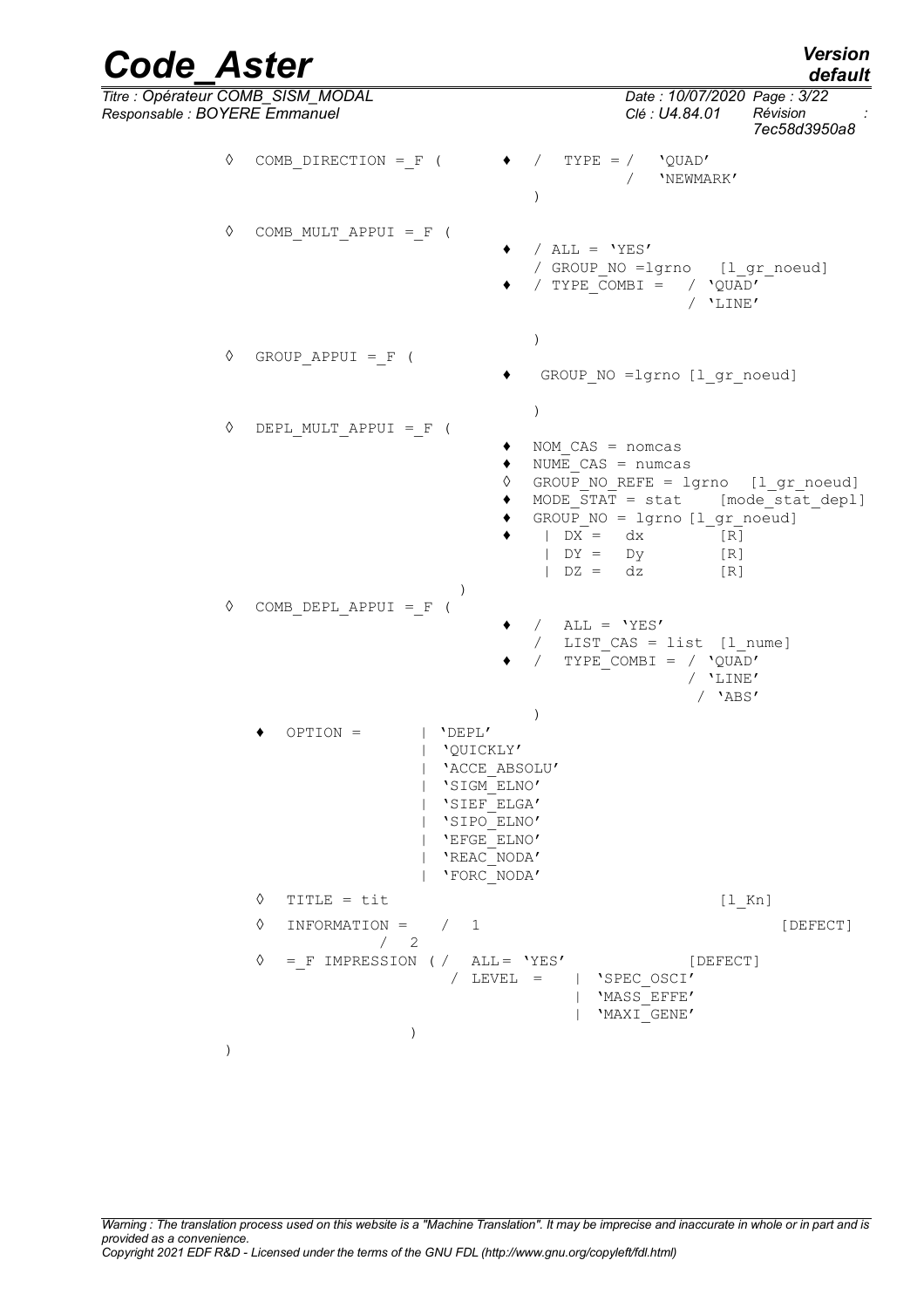*Titre : Opérateur COMB\_SISM\_MODAL Date : 10/07/2020 Page : 4/22 Responsable : BOYERE Emmanuel Clé : U4.84.01 Révision :*

*7ec58d3950a8*

## **3 Operands**

## **3.1 Definition of the clean modes of the structure**

#### **3.1.1 Operand MODE\_MECA**

♦ MODE\_MECA = mode

Name of the concept of the type mode meca produced by the operator of modal analysis CALC\_MODES [U4.52.02].

#### **3.1.2 Operands TOUT\_ORDRE / NUME\_ORDRE / NUME\_MODE/LISTE\_ORDRE**

TOUT ORDRE = 'YES'

Value by default which makes it possible to extract all the clean modes available in the concept mode.

- / NUME\_ORDRE = l\_ordre
- NUME  $MODE = 1$  mode

Extraction of the clean modes defined by a list  $1$  ordre sequence numbers (NUME\_ORDRE) or a  $list 1$  mode numbers of modes (NUME MODE).

/ LIST\_ORDRE = l\_ordre

Idem NUME ORDRE but of type listis (produced by DEFI LIST ENTI).

### **3.1.3 Operand FREQ / LIST\_FREQ / PRECISION / CRITERION**

 $/$  FREQ = 1 freq

Allows to extract the clean modes corresponding to a list from frequencies  $1$  freq.

LIST  $FREQ = 1freqr8$ 

Allows to extract the clean modes corresponding to a list from frequencies  $l$  freqr8, defined by the operator DEFILIST REEL  $[U4.34.01]$  (lfreqr8 is thus a concept of the type listr8).

- ◊ I PRECISION = prec
	- I CRITERION =

These operands make it possible to indicate that one searches all the clean modes whose frequency is in the interval  $inst \pm prec$ . By default  $prec=1.0D-3$ .

According to the value of the keyword CRITERION :

'RELATIVE' : the interval of research is:

 $[inst(1-prec), inst(1+prec)]$ 

'ABSOLUTE' : the interval of research is:

 $|inst-prec, inst+prec|$ 

## **3.2 Definition of modal depreciation**

Three possibilities exist to define modal depreciation: a list of reduced depreciation provided by the user in the form of list of realities  $(1, R)$  or of a concept of the type  $listr8$  built by the operator DEFILIST REEL [U4.34.01] or a matrix of damping generalized (matrix of damping projected on the basis as of real clean modes).

*Warning : The translation process used on this website is a "Machine Translation". It may be imprecise and inaccurate in whole or in part and is provided as a convenience.*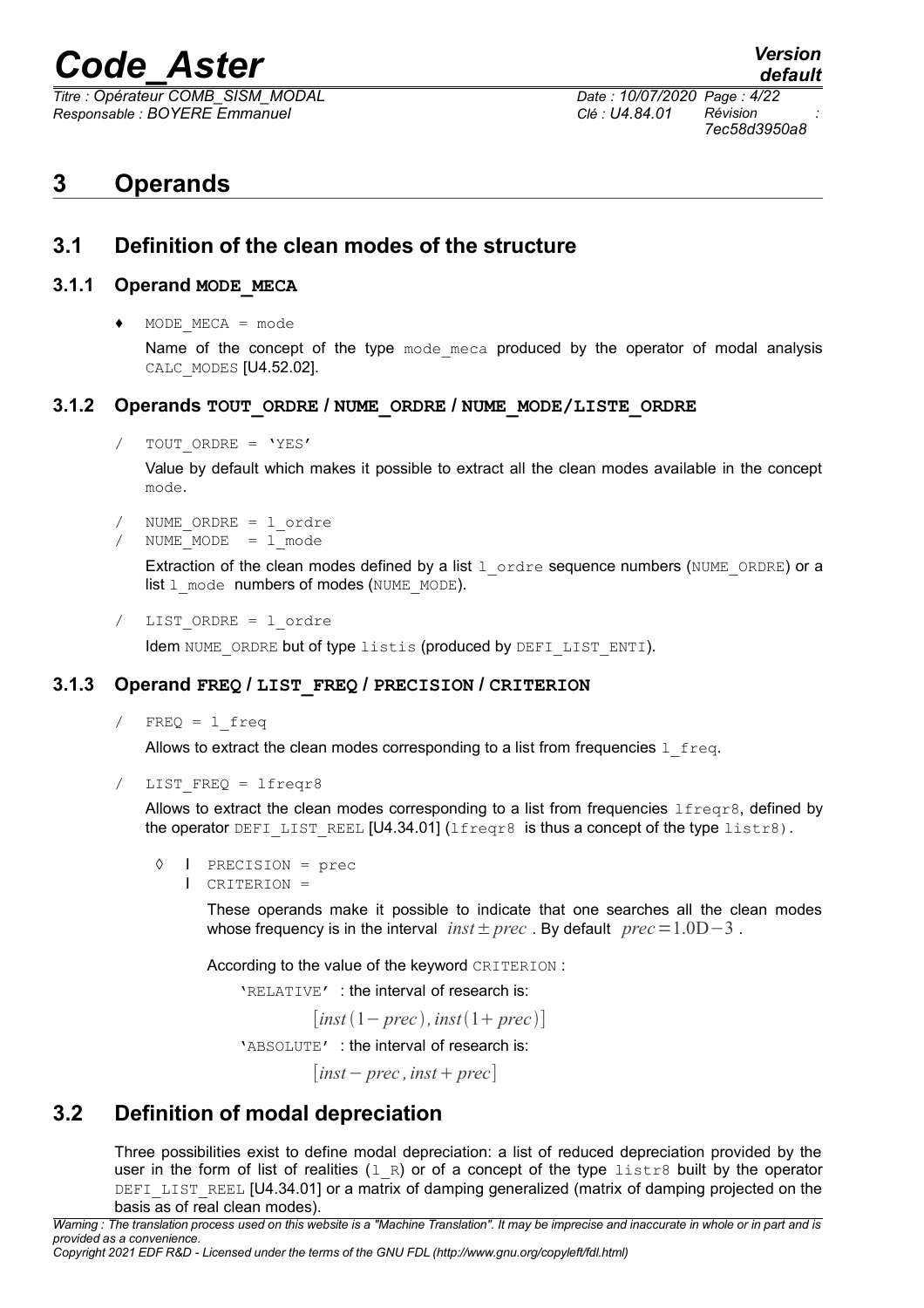*Titre : Opérateur COMB\_SISM\_MODAL Date : 10/07/2020 Page : 5/22 Responsable : BOYERE Emmanuel Clé : U4.84.01 Révision :*

*7ec58d3950a8*

## **3.2.1 Operand AMOR\_REDUIT**

/ AMOR REDUIT =  $amor$ 

This operand makes it possible to provide the list of the depreciation reduced in the form of a list of realities  $(1, R)$ . If the number of provided coefficients is lower than the numbers of clean modes taken into account, the last coefficient is allotted to the mode corresponding and the following modes.

### **3.2.2 Operand LIST\_AMOR**

/ LIST\_AMOR = lamor

This operand makes it possible to provide the list of the depreciation reduced in the form of a concept of the type listr8. If the number of reduced depreciation is lower than the number of clean modes taken into account, the last coefficient is affected with the following modes.

#### **Example:**

TOUT ORDRE = 'YES'  $LIST<sup>-</sup>AMOR = ('0.01', '0.02')$ 

first mode  $\xi = 0.01$  and for all the other modes  $\xi = 0.02$ 

#### **3.2.3 Operand AMOR\_GENE**

/ AMOR GENE = amogene

One gives the name of the matrix of generalized damping  $\Delta m \propto$  produced by the operator PROJ MATR BASE [U4.63.12] or PROJ BASE [U4.63.11].

#### **Note:**

*For theoretical reasons (tallies of COMB\_SISM\_MODAL restricted with "classical" damping) the matrix of damping must be diagonal.*

## **3.3 Operand MASS\_INER**

To check the criterion of office plurality of the unit effective masses of the clean modes taken into account in each direction, it is necessary to know the total mass of the structure.

This one is calculated by the order POST\_ELEM [U4.81.22] with the keyword MASS\_INER. The operand MASS INER allows to provide the name of the concept produced by this order.

## **3.4 Definition of the type of the excitation (mono or multi-supported)**

Three configurations are possible:

- the structure is studied with the same movement of training in all the supports;
- the structure is studied with several different movements of training to the supports, all correlated between them;
- the structure is studied with several different movements of training to the supports, whose one can display groups perfectly décorrélés between them, the excitations inside the same group of supports being supposed correlated between them.

#### **3.4.1 Operand MONO\_APPUI**

/ MONO\_APPUI = 'YES'

The excitations all with the supports are equal.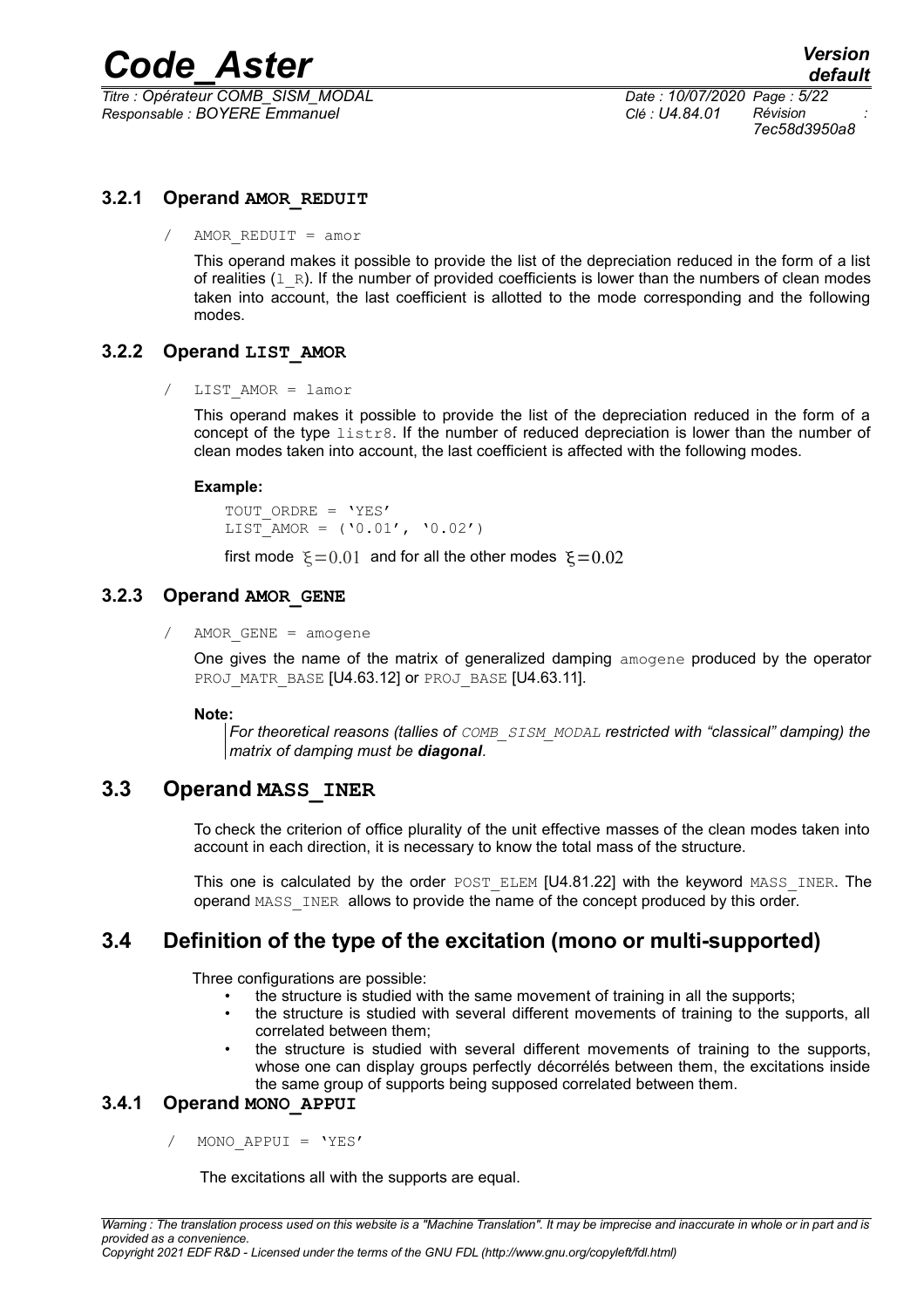*Titre : Opérateur COMB\_SISM\_MODAL Date : 10/07/2020 Page : 6/22 Responsable : BOYERE Emmanuel Clé : U4.84.01 Révision :*

*7ec58d3950a8*

## **3.4.2 Operand MULTI\_APPUI**

/ MULTI\_APPUI=' CORRELE'

The excitations with the supports all are correlated between them (they can be different or equal).

/ MULTI\_APPUI=' DECORRELE'

The excitations with the supports can be gathered so that one can display groups (possibly made up of only one support) perfectly décorrélés between them; inside the same group, the supports are supposed to be correlated between them.

## **3.5 Description of the excitation: keyword EXCIT**

The seismic excitation is defined by one or more spectra of oscillators. Those are calculated as a preliminary by the order CALC\_FONCTION [U4.32.04] or read on a file by the order LIRE\_FONCTION [U4.32.02]. In both cases, the produced concept is of type function with two variables (tablecloth).

One uses for that the keyword factor

♦ EXCIT

and possibly the operand CORR\_FREQ.

#### **3.5.1 Operand GROUP\_NO**

One specifies with each occurrence of the keyword factor groups of nodes concerned with the described excitation.

#### **3.5.2 Excitation along an axis**

- $/ \bullet$  AXIS = (c1, c2, c3)
	- $\triangle$  SPEC\_OSCI = spec<br>  $\triangle$  SCALE = echel
	- $SCALE$  = echel

In this case, one provides:

- the cosine directors  $(cl, c2, c3)$  axis of excitation in the reference mark TOTAL of definition of the grid: coefficients *c1 , c2 , c3* are renormés by the order,
- the operand SPEC OSCI only one tablecloth of spectra of oscillator waits where spec is the name of the tablecloth to be used (spectra of oscillator depend on the value of reduced damping),
- the operand  $SCALE$  allows to define a scale factor  $echel$  to apply to all the points of the spectrum spec.

#### **Example:**

For an excitation with 45° compared to the reference mark TOTAL, a spectrum of ground sol 0.1 fixed with  $0.1 \varrho$  and a scale factor allowing to simulate a spectrum fixed with  $0.25 g$ :

```
AXIS = (1, 1, 1, 0.)SPEC_OSCI=sol_0_1,
ECHELLE=2.5,
```
### **3.5.3 Triaxial excitation with only one tablecloth of spectrum of oscillator**

```
/ \arrow TRI AXE = (p1, p2, p3)
    \triangleleft SPEC OSCI = spec
```
*Warning : The translation process used on this website is a "Machine Translation". It may be imprecise and inaccurate in whole or in part and is provided as a convenience.*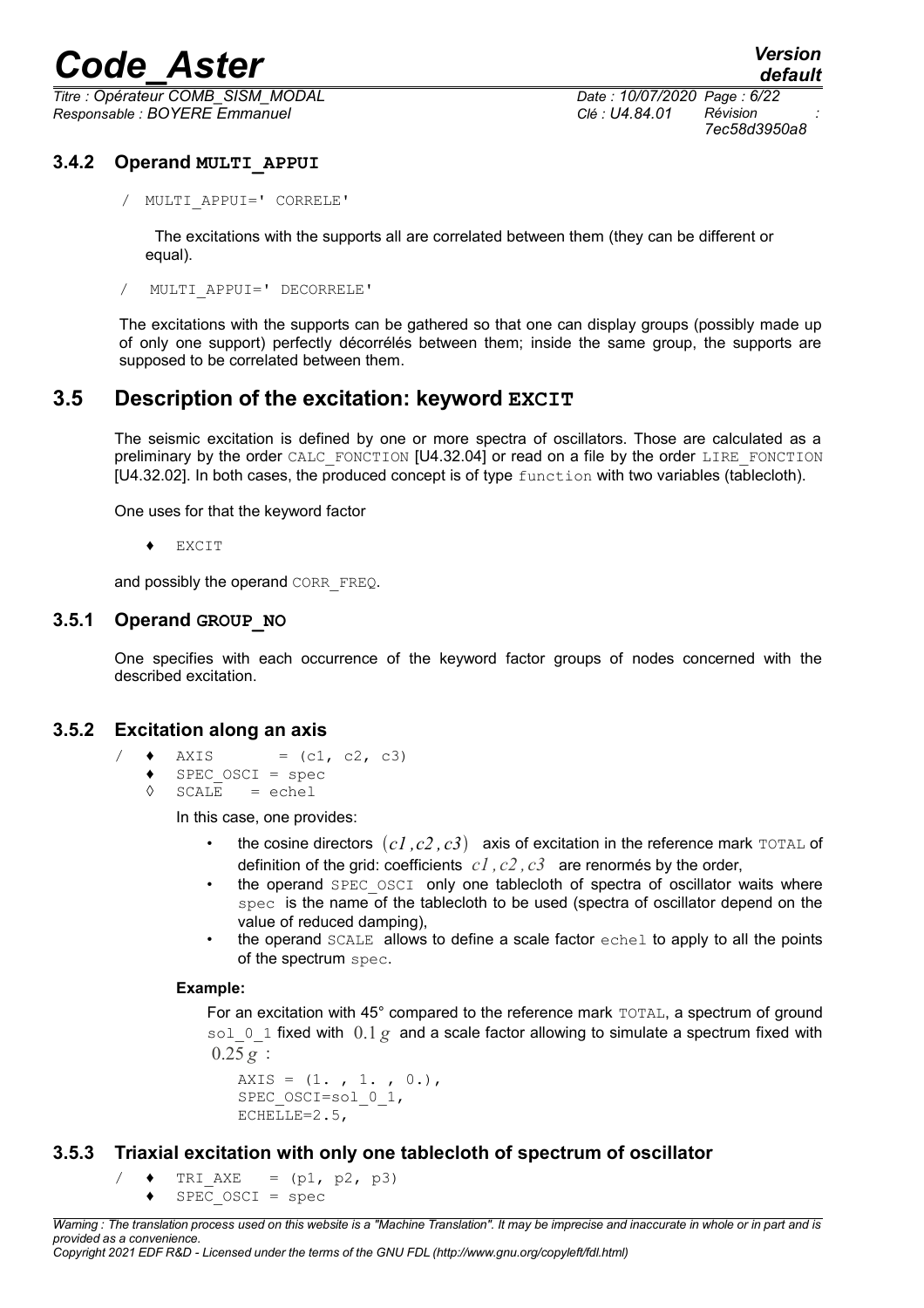*Titre : Opérateur COMB\_SISM\_MODAL Date : 10/07/2020 Page : 7/22 Responsable : BOYERE Emmanuel Clé : U4.84.01 Révision :*

*7ec58d3950a8*

 $\Diamond$  SCALE = echel

In this case, one provides:

- weighting coefficients  $(p1 p2 p3)$  to apply to the spectrum of oscillator of oscillator of pseudo-acceleration for each direction *X* , *Y* and *Z* ,
- the operand SPEC OSCI only one tablecloth of spectra of oscillator (SRO) waits where spec is the name of the tablecloth to be used (spectra of oscillator depend on the value of reduced damping),
- the operand SCALE allows to define a scale factor echel to apply to all the points of the spectrum spec, independently of the weighting coefficients of direction.

#### **Example:**

For an excitation with a weighting of 1. in *X* and in *Y* (horizontal plane) and 0.66 in  $Z$  (vertical), a spectrum of ground fixed with  $0.1 g$  and a scale factor allowing to simulate a spectrum fixed with 0,25 *g* :

TRI AXE=  $(1. , 1. , 0.66)$ , SPEC\_OSCI=sol\_0\_1, ECHELLE=2.5,

#### **3.5.4 Triaxial excitation with three tablecloths of different spectra of oscillator**

- $\triangle$  TRI SPEC = 'YES'
	- $SPEC$  OSCI = (spe1, spe2, spe3)
	- $\Diamond$  SCALE = (ech1, ech2, ech3)

In this case one provides:

- the operand TRI SPEC : 'YES'.
- the operand SPEC\_OSCI expects three tablecloths of spectra of oscillators (spectra of oscillator depend on the value of reduced damping) where (spe1 spe2 spe3) is the list of the tablecloths to be used in are three directions *X* , *Y* , *Z* .
- the operand SCALE allows to define three scale factors (ech1 ech2 ech3) to apply independently to all the points of each spectrum.

#### **3.5.5 Operand NATURE**

◊ NATURE

This operand makes it possible to specify the size of the spectrum of oscillator. By default, one uses a spectrum of acceleration 'ACCE'. It is possible D' to more rarely use of other sizes: speed 'QUICKLY'or displacement'DEPL'.

#### **3.5.6 Operand CORR\_FREQ**

CORR\_FREQ

To calculate the components of answer of speed or in acceleration starting from a spectrum of oscillator of the size displacement (NATURE =  $'DEFL'$ ), one is led to multiply each value one or twice by  $\omega_r$  pulsation of the real clean mode (oscillating not deadened). In any rigour the oscillator  $\,r\,$  is deadened and its own pulsation is  $\,\omega_{_r}\sqrt{1\!-\! \xi^2}\,$  and  $\,\omega_{_r}\,$  is only the own pseudopulsation. By default, one thus obtains:

$$
vite_{max} = \omega_r depl_{lu} = pseudo-vitesse
$$
  

$$
accept_{max} = \omega_r^2 depl_{lu} = pseudo-accelération
$$

The operand CORR  $FREQ$ : 'YES' allows to correct these values to take into account the damping of the clean mode:

$$
vite_{max} = \omega_r \sqrt{1 - \xi^2} \, depl_{lu} = vitesse
$$
  

$$
acce_{max} = \omega_r^2 (1 - \xi^2) \, depl_{lu} = acc\'elération
$$

*Warning : The translation process used on this website is a "Machine Translation". It may be imprecise and inaccurate in whole or in part and is provided as a convenience.*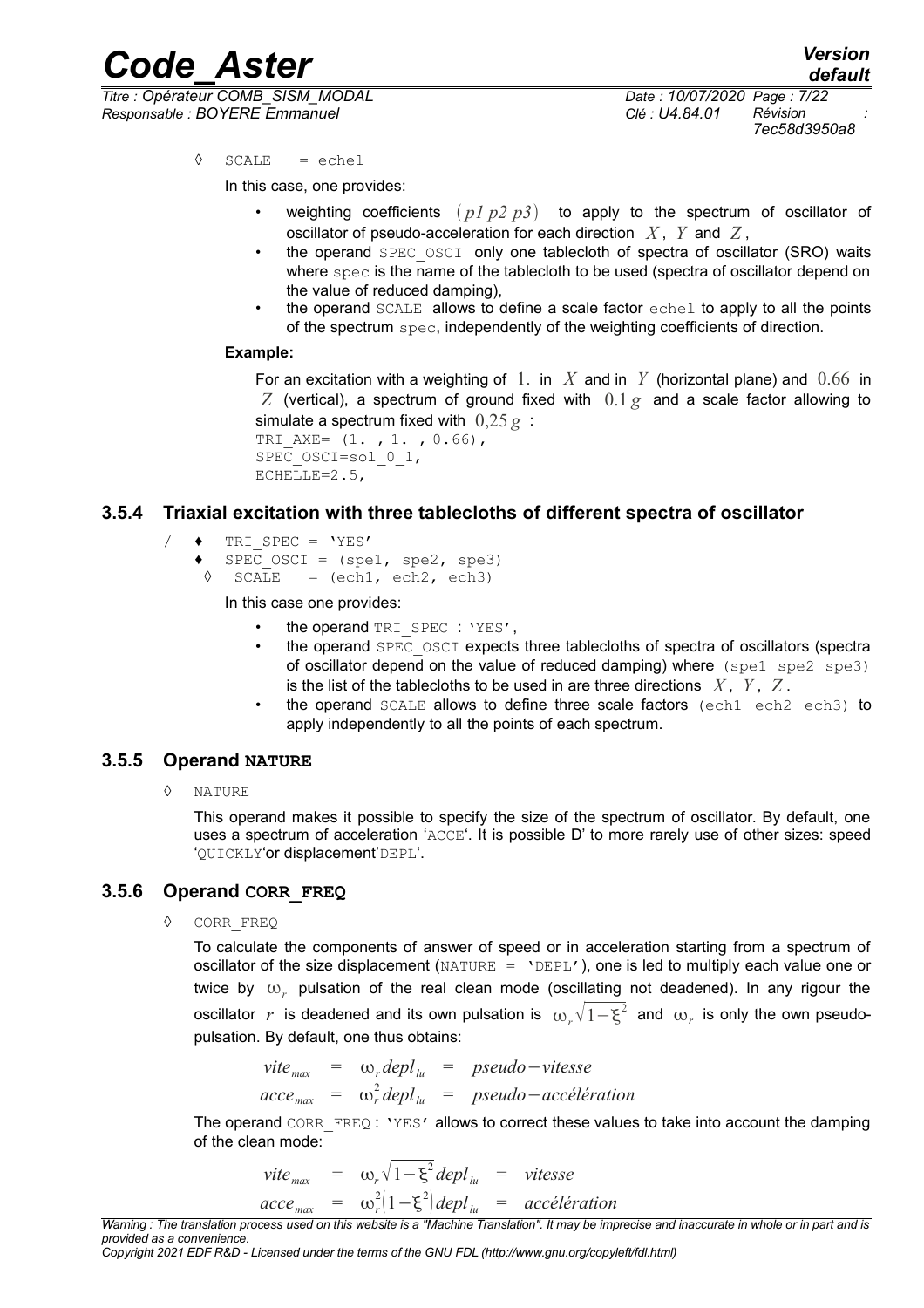*Titre : Opérateur COMB\_SISM\_MODAL Date : 10/07/2020 Page : 8/22 Responsable : BOYERE Emmanuel Clé : U4.84.01 Révision :*

*7ec58d3950a8*

*default*

If one provides a spectrum of answer of speed ( $NATURE = 'QUICKLY'$ ) the operand CORR FREQ will be necessary to correct *deplmax* and *accemax* if necessary. In the same way for a spectrum of answer in acceleration (NATURE = 'ACCE') to correct  $depl_{max}$  and  $vite_{max}$ .

In all the cases, one will take care not to use like data SPEC a spectrum pseudo - size.

## **3.6 Rules of combination**

To evaluate one raising of the answer of the structure, one reasons size by size (displacement, speed or acceleration, internal efforts, constraints) starting from the modal values associated with the clean modes taken into account. For each largeor, one will treat **independently** each degree of freedom (fields to the nodes of displacement, speed or acceleration), or each component of torque (internal efforts) or constraint. It is what we call the answer *R* in the statement of the rules of combination.

Several levels of combinations are necessary:

- combination of the clean modes.
- static correction by pseudo-mode,
- combination according to the directions of earthquake.

In the case of an analysis multi-support, the rules of combination are modified to take account of the various excitations applied to groups of supports. It is also possible to separately calculate the primary and secondary components of the answer.

## **3.7 Rules of combination for an excitation mono-support**

The answer total structure  $|R|$  is obtained by combination of the directional answers  $|R_X|$  where *X* represent one of the directions of the reference mark TOTAL of definition of the grid *X ,Y ,Z* or a particular direction (cf operand AXIS). The directional answer is given by:

$$
R_{X} = \sqrt{R_d^2 + (R_t + R_{qs})^2 + R_e^2}
$$

- *R<sup>d</sup>* dynamic combined answer of the modal oscillators established by the keyword COMB MODE  $[§ 3.7.1]$
- *R<sub>t</sub>* correction of the static effects of the neglected modes (pseudo-mode) [§ 3.7.2]
- $R_{\alpha}$  quasi-static combined answer of the modal oscillators established by the keyword COMB MODE (STANDARD = ' GUPTA')  $[\S 3.7.1.6]$
- $R_e$  contribution of the movement of training (  $R_e$  = 0 in mono-support)

The rule of combination of the directional answers is defined by the keyword COMB DIRECTION [§ 3.6.3].

#### **3.7.1 Combination of the clean modes: keyword COMB\_MODE**

♦ COMB\_MODE

The answer of the structure  $|R_d$  , **in a direction of earthquake**, is obtained by one of the possible combinations (defined by the operand TYPE) contributions of each clean mode taken into account. Each clean mode is regarded as an oscillator independent of answer  $R<sub>r</sub>$  defined by  $(\omega_r, \xi_r)$  . The answer is read by interpolation in the spectrum of oscillator of the signal of excitation in this direction.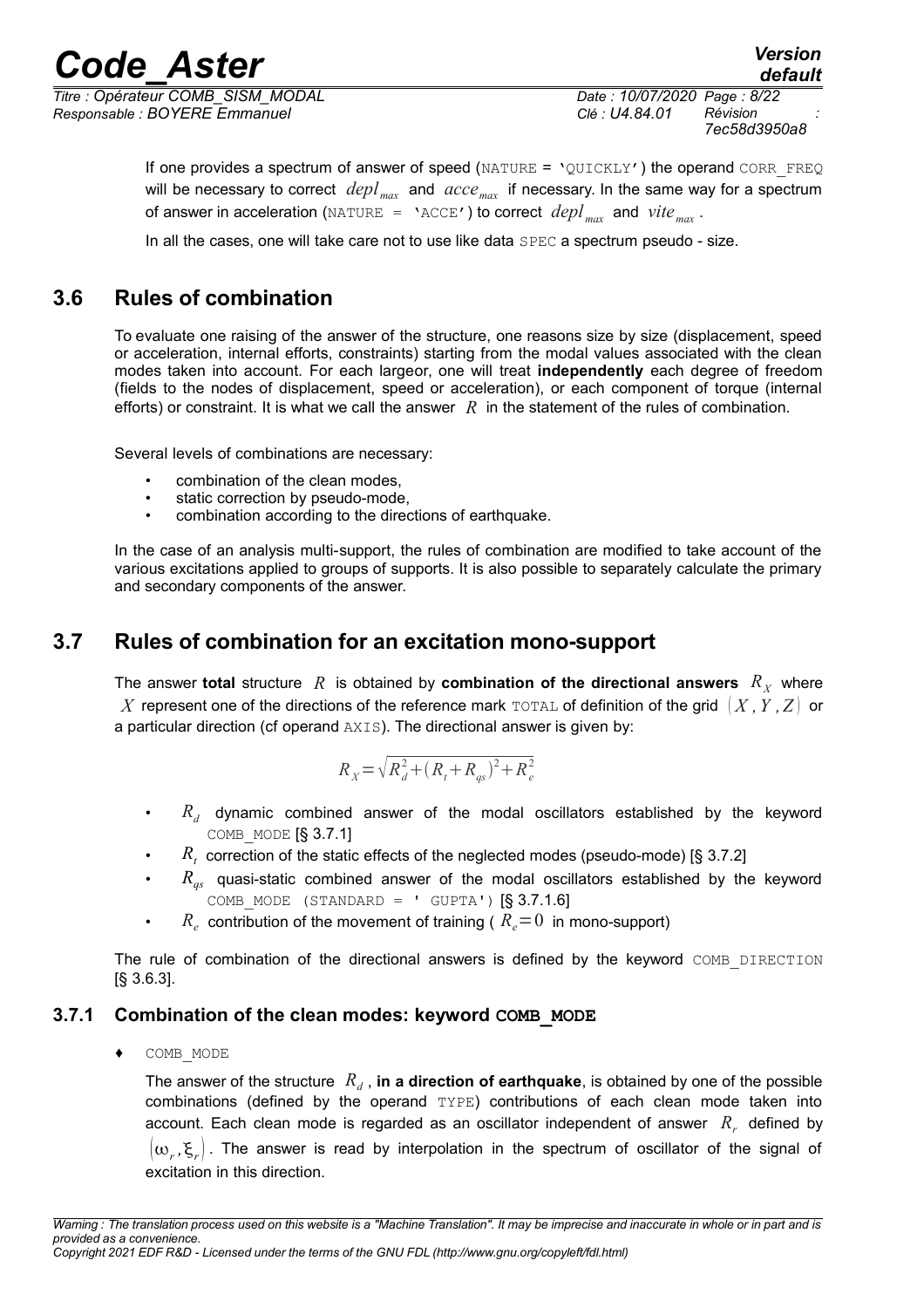*Titre : Opérateur COMB\_SISM\_MODAL Date : 10/07/2020 Page : 9/22 Responsable : BOYERE Emmanuel Clé : U4.84.01 Révision :*

*7ec58d3950a8*

For an excitation mono-support, the answer  $R_r$  oscillator  $r$  is given by:

$$
R_r = \frac{p_r}{\omega_r^2} S_r \Phi_r
$$

- $\Phi_r$ modal size (displacement, generalized effort, reaction) associated with the clean mode of index *r*
- $P_{r}$ factor of modal participation associated with the mode *r* in the studied direction
	- $S_r$ value of the spectrum of answer, for example in pseudo-acceleration, for the oscillator *r* , for the value of damping specified

Several rules of combination of the clean modes are available. They are chosen by the operand TYPE.

#### **3.7.1.1 Quadratic combination TYPE = 'SRSS'**

This combination (Public garden Root of Sum of Squares) corresponds to the assumption of strict independence of the oscillators associated with each clean mode:

$$
R_d = \sqrt{\sum_{r=1}^{nmod} R_r^2}
$$

Let us note that this rule of combination, although very usually used, can be badly adapted when the assumption of independence is not checked for nearby clean modes or with important damping.

#### **3.7.1.2 Complete quadratic combination TYPE = 'CQC'**

The quadratic combination (established by DER KIUREGHIAN [bib1]) makes a correction to the preceding rule by introducing coefficients of correlation depending on depreciation and the distances between close clean modes (cf [R4.05.03]):

$$
R_d = \sqrt{\sum_{r_1} \sum_{r_2} \rho_{r_1 r_2} R_{r_1} R_{r_2}}
$$

with the coefficient of correlation:

$$
\rho_{ij} = \frac{8\sqrt{\xi_i \xi_j \omega_i \omega_j} \left(\xi_i \omega_i + \xi_j \omega_j\right) \omega_i \omega_j}{\left(\omega_i^2 - \omega_j^2\right)^2 + 4 \xi_i \xi_j \omega_i \omega_j \left(\omega_i^2 + \omega_j^2\right) + 4 \left(\xi_i^2 + \xi_j^2\right) \omega_i^2 \omega_j^2}
$$

#### **3.7.1.3 Somme of the absolute values TYPE = 'ABS'**

This combination corresponds to an assumption of complete dependence of the oscillators associated with each clean mode:

$$
R_d = \sum_{r=1}^{nmod} |R_r|
$$

Let us note that this rule of combination is to be disadvised, because it too strongly preserving and is led to a systematic oversizing.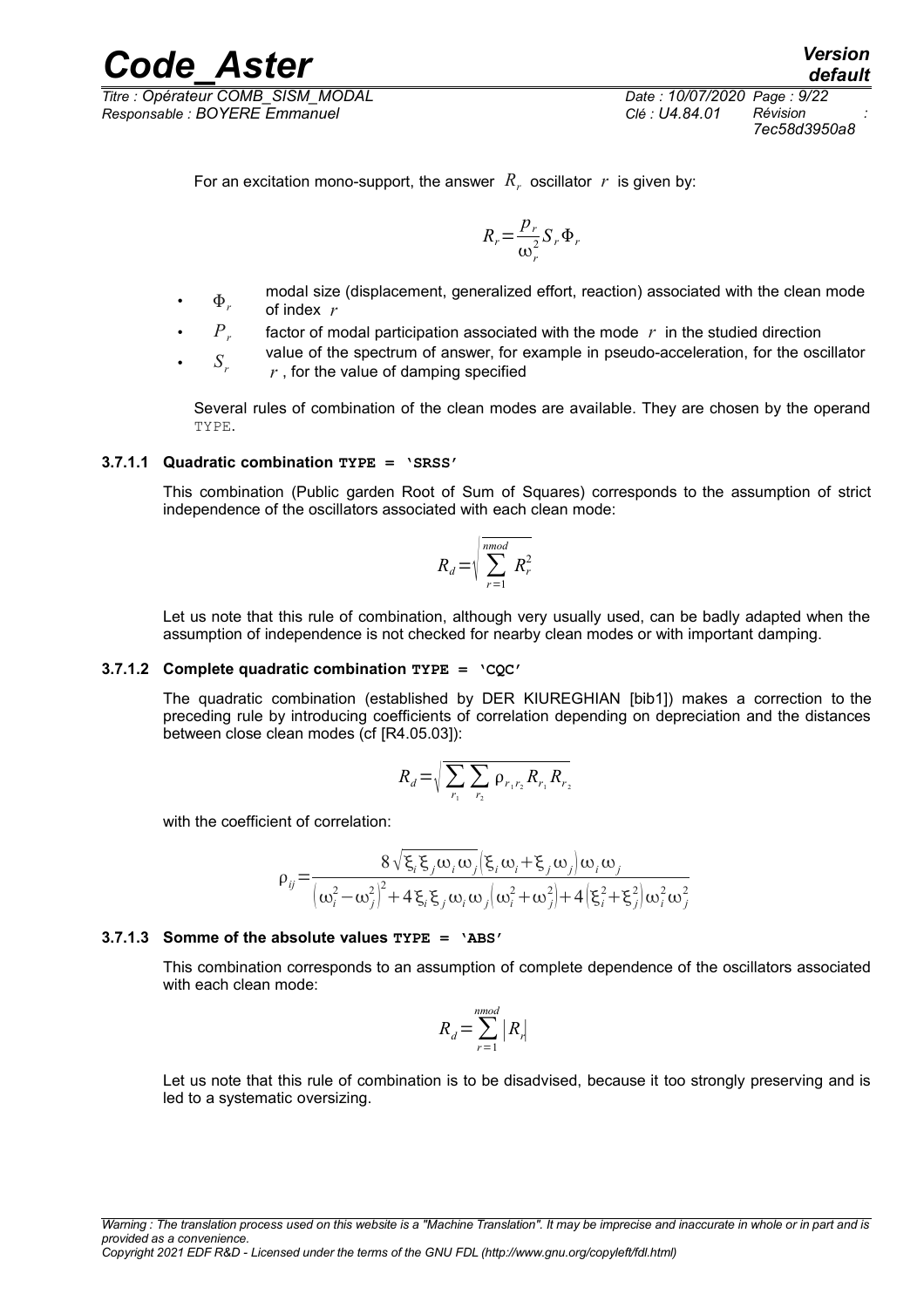*Titre : Opérateur COMB\_SISM\_MODAL Date : 10/07/2020 Page : 10/22 Responsable : BOYERE Emmanuel Clé : U4.84.01 Révision :*

*7ec58d3950a8*

#### **3.7.1.4 Combination with rule of the 10% TYPE = 'DPC'**

The close modes (of which the frequencies different from less than 10%) are initially combined by summation of the absolute values. The values resulting from this first combination are then combined quadratically. This method was proposed by American regulation U.S. Nuclear Regulatory Commission (Regulatory Guides 1.92 - February 1976) to attenuate the conservatism of the preceding method. It remains at fault for structures with a dense frequency spectrum clean.

#### **3.7.1.5 Combination of ROSENBLUETH TYPE = 'DSC'**

This rule (proposed by E. ROSENBLUETH and J. ELORDY [bib2]) introduced a correlation between modes, different from that of method CQC. The answers of the oscillators are combined by double nap (Double Sum Combination):

$$
R_d = \sqrt{\sum_{r_1} \sum_{r_2} \rho_{r_1 r_2} R_{r_1} R_{r_2}}
$$

It requires an additional data, the duration *s* "strong" phase of the earthquake defined by the operand DURATION.

The coefficient of correlation is then:

$$
\rho_{ij} = \left(1 + \left(\frac{\omega'_{i} - \omega'_{j}}{\xi'_{i} \omega_{i} + \xi'_{j} \omega_{j}}\right)^{2}\right)^{-1}
$$
  
on  $\omega'_{i} = \omega_{i} \sqrt{1 - \xi_{i}^{2}}$  et  $\xi'_{i} = \xi_{i} + \frac{2}{s \omega_{i}}$ 

#### **3.7.1.6 Combination according to Gupta TYPE = 'GUPTA'**

Gupta [NRC1.92], to take into account the correlations between modes due to the quasi-static part of the answer, introduced the rigid factor of answer, which varies from 0 to 1 the correlation between the modal answers of intermediate frequencies enters  $\it{FREQ}_1$  and  $\it{FREQ}_2$ , two frequencies to be determined by the user.

Gupta breaks up each modal answer  $R_r$  in a dynamic part  $R_r^p$  and a quasi-static part  $R_r^{qs}$ :

$$
R_r^{qs} = \alpha_r R_r
$$
 and  $R_r^p = \sqrt{1 - \alpha_r^2} R_r$ 

Thus, for each mode  $\;r$  , the rigid factor of answer is affected  $\;\propto_r\;$  with the modal answer  $\;R_r\;$  :

$$
\alpha_r = 0 \text{ for } f \le f_1 \quad \text{ and } \alpha_r = 1 \text{ for } f \ge f_2
$$

 $\alpha_r$  is estimated for the frequency  $f_r$  according to the following formula:

$$
\alpha_r = \frac{\ln f_r/f_1}{\ln f_2/f_1}
$$

The dynamic combined answer of the modal oscillators is carried out according to the combination 'CQC':

$$
R_d = \sqrt{\sum_{r_1} \sum_{r_2} \rho_{r_1 r_2} R_{r_1}^p R_{r_2}^p}
$$

The quasi-static combined answer of the modal oscillators is carried out according to an algebraic combination:

$$
R_{qs} = \sum_{r=1}^{nmod} R_r^{qs}
$$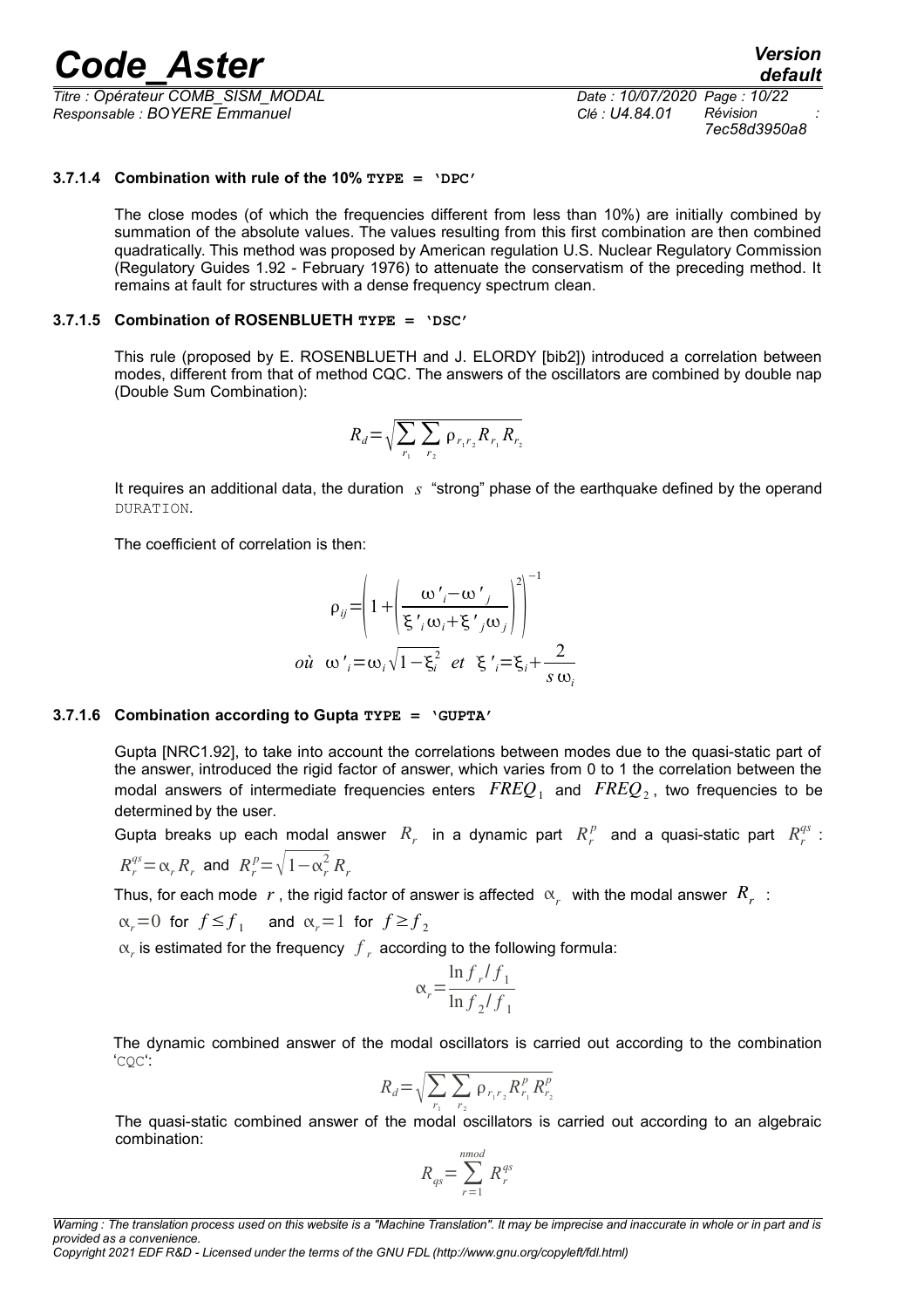*Titre : Opérateur COMB\_SISM\_MODAL Date : 10/07/2020 Page : 11/22 Responsable : BOYERE Emmanuel Clé : U4.84.01 Révision :*

*7ec58d3950a8*

*default*

This combination according to GUPTA is available only in the case mono-support.

#### **3.7.2 Static correction by pseudo-mode: operand MODE\_CORR**

The modal base used is in general incomplete. The evaluation of raising answer to a seismic excitation requires, so a correction by a term representing the static contribution of the neglected clean modes, in each direction of earthquake.

For each direction of the earthquake, one carries out this correction, while adding to the modal base, a pseudo - mode  $\Psi$  obtained starting from a static mode  $\varphi$ , field of displacements of the nodes of the structure subjected to a constant acceleration **in the direction considered** defined by:

$$
K\phi = M\delta
$$

- **K** matrix of rigidity of the structure
- **M** matrix of mass of the structure
- $\cdot$   $\delta$  unit field in the direction of the earthquake

Pseudo-mode  $\Psi$  is obtained by withdrawing the static contributions of the modes taken into account:

$$
\Psi = \varphi - \sum_{r=1}^{n \mod} \frac{p_r}{\omega_r^2} \Phi_r
$$
 with:

•  $\Phi_r$  clean mode of index  $r$ 

•  $p_r$  factor of participation in the direction  $\delta$ 

In this direction  $\delta$ , for each size, the contribution of the neglected modes is given by:

$$
R_t\!=\!R_s\!-\!\sum_{r=1}^{nmod}R_r
$$

 $R_{_S}$  is the size associated with the static mode

◊ MODE\_CORR = acce

This keyword makes it possible to provide it  $(S)$  field  $(S)$  of displacements  $(p \text{ nodes of the})$ structure subjected to a constant acceleration in one (or several) direction (S), field (S) calculated (S) by the operator MODE STATIQUE with the keyword PSEUDO MODE [U4.52.14]. For specific needs, it is also possible to provide a concept resulting from CREA RESU, while choosing TYPE RESU=' MODE MECA' and by informing the keyword AXIS of AFFE to indicate the direction corresponding to each field (defines by its sequence number) [U4.44.12]. For any direction of earthquake where the answer is calculated, one calculates a pseudo-mode if acce is provided.

◊ FREQ\_COUP = fcoup

This keyword makes it possible to provide the frequency where one will read on the SRO the value which will be used for the static level of correction. This frequency corresponds normally to the cut-off frequency of the seismic signal, i.e that where the SRO reached (in acceleration) an asymptote.

This key word is particularly useful when the last frequency of the modal base does not reach the cut-off frequency of the seismic signal although it is nevertheless sufficient to take into account all the dominating modes for the answer of the structure.

#### **3.7.3 Combination according to the directions: keyword COMB\_DIRECTION**

◊ COMB\_DIRECTION

*Warning : The translation process used on this website is a "Machine Translation". It may be imprecise and inaccurate in whole or in part and is provided as a convenience.*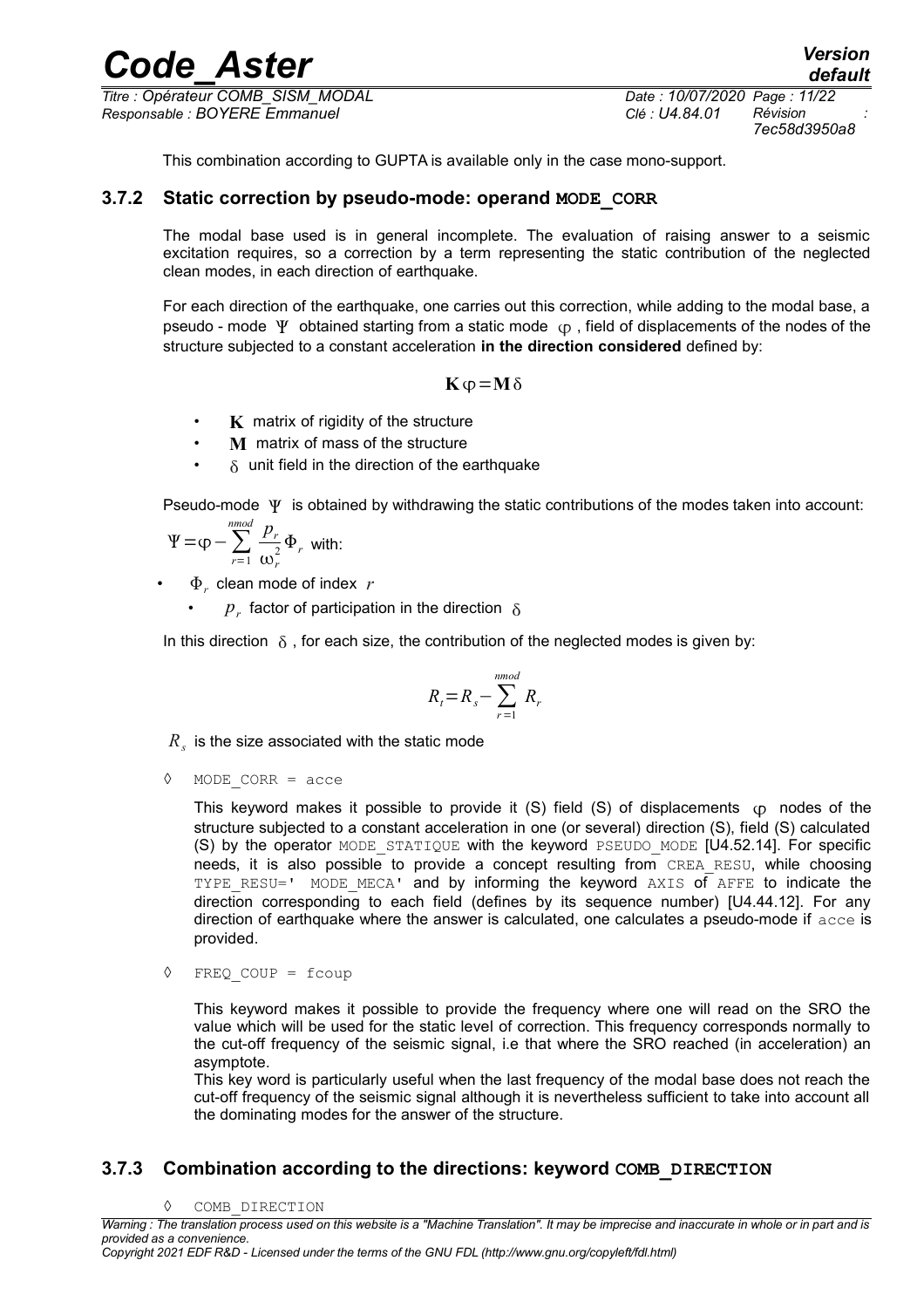*Titre : Opérateur COMB\_SISM\_MODAL Date : 10/07/2020 Page : 12/22 Responsable : BOYERE Emmanuel Clé : U4.84.01 Révision :*

*default*

Two rules of combination of the directional answers are available. They are chosen by the operand TYPE.

#### **3.7.3.1 Quadratic combination: TYPE = 'QUAD'**

This combination corresponds to the assumption of strict independence of the answers in each direction:

$$
R = \sqrt{R_X^2 + R_Y^2 + R_Z^2}
$$

### **3.7.3.2 Combination of NEWMARK: TYPE = 'NEWMARK'**

For each direction  $i(X, Y, Z)$ , the 8 values are calculated:

$$
R_i = \pm R_X \pm 0.4 R_Y \pm 0.4 R_Z
$$

What leads, by circular shift, with 24 values and

 $R = max(R_i)$ 

## **3.8 Case of an excitation multi-support**

Two treatments are envisaged [feeding-bottle 3]:

- Calculation of the total answer
- Calculation of the primary and secondary components of the answer

In the case of the multiple excitation, these supports are animated different movements for a given direction. 2 distinct cases then are distinguished:

- that is to say these movements all are correlated between them (case correlated excitations),
- either one can display at least 2 groups of perfectly décorrélés supports, the supports constitutive of the same group being correlated between them (case décorrélées excitations).

### **3.8.1 Calculation of the total answer**

Compared to the mono-support, an additional combination is necessary. The flow diagram for treatment differs according to whether the excitations are correlated or décorrélées.

### **3.8.1.1 Correlated excitations**

- For each mode of index  $j$ , the modal directional answers are calculated  $R_{\chi_i}$  by combination of the modal directional answers of support  $R_{Xii}$ . The rule of combination is defined by the keyword COMB MULT APPUI [§ 3.8.3].
- The directional answers are calculated  $R_X$  defined by:

$$
R_{X} = \sqrt{R_{Xd}^2 + R_{Xt}^2 + R_{Xe}^2}
$$

- $R_{X_d}$  is the combined answer of the modal directional answers established by the keyword COMB\_MODE [§ 3.7.1];
- $R_{Xt}$  represent the static correction of the neglected modes. This term is obtained by algebraic office plurality of the pseudo-modes of support;
- *RXe* represent the movement of training. This term is obtained by algebraic combination of the movements of training of support.
- The total answer  $R$  structure is obtained by combination of the directional answers  $R_X$ . The rule of combination is defined by the keyword COMB DIRECTION [§ 3.7.3].

*Warning : The translation process used on this website is a "Machine Translation". It may be imprecise and inaccurate in whole or in part and is provided as a convenience.*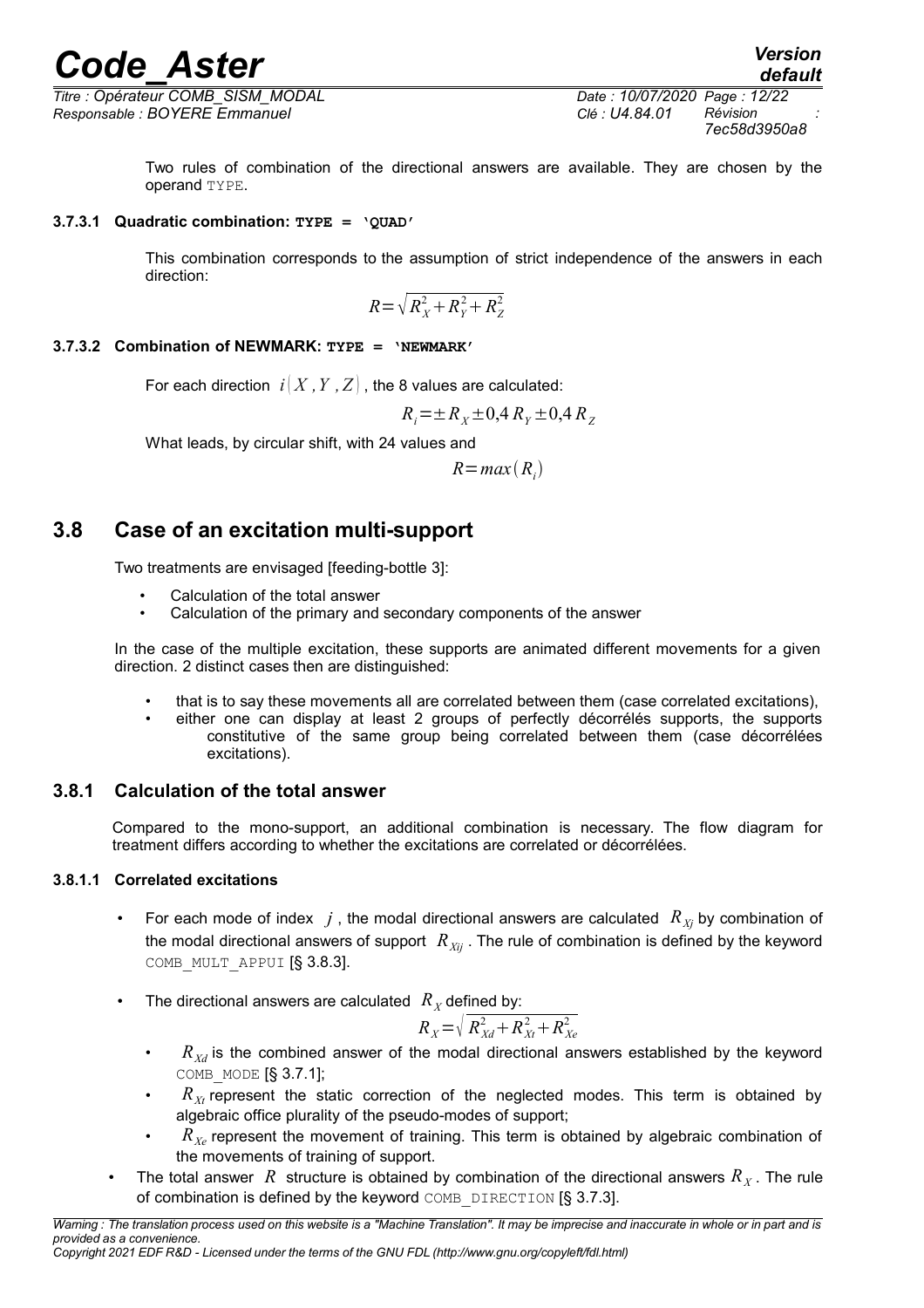*Code\_Aster Version Titre : Opérateur COMB\_SISM\_MODAL Date : 10/07/2020 Page : 13/22*

#### **3.8.1.2 Décorrélées excitations**

- One defines the possible groups of supports using the keyword GROUP APPUI. The answers of the modal oscillators of the same group of supports are combined linearly (not choice left to the user for this office plurality intra-group).
- For each support or groups supports subscripted by *i* , subjected to a different excitation, one calculates the directional answers of supports  $R_{X_i}$  defined by:

$$
R_{Xi} = \sqrt{R_{Xdi}^2 + R_{Xti}^2 + R_{Xei}^2}
$$

- $R_{Xdi}$  is the combined answer of the modal oscillators established by the keyword COMB\_MODE [§ 3.7.1].
- $R_{\chi_{ti}}$  represent the correction of the static effects of the neglected modes. The term differs from the case mono-support. Similar but is calculated to intervene the field of displacements of the structure subjected to a unit acceleration of support I in direction X [bib3];
- $R_{X_{e i}}$  is the contribution of the movement of training of the support *i* ( $R_{e i} \neq 0$  in multi-support) established by the keyword DEPL\_MULT\_APPUI [§ 3.8.5].
- The directional answers are calculated  $\ R_X$  by combination of the directional answers of supports *RXi* . The groups of supports being supposed décorrélés between them, the directional answers
- The total answer  $R$  structure is obtained by combination of the directional answers  $\ R_{\overline{X}}$ . The rule of combination is defined by the keyword COMB DIRECTION [§ 3.7.3].

### **3.8.2 Partition of the components primary and secondary of the answer**

of supports are combined quadratically (not choice left to the user).

For the seismic analysis of multimedia pipings, the partition of the components inertial and quasi-static of the answer can prove to be necessary for a postprocessing RCC-M [bib3].

#### **3.8.2.1 Inertial primary component**

It is the inertial answer induced by the accelerations imposed on anchorings (SRO). One renews the treatment adopted for the total answer by removing the contribution of the movement of training. The order of the combinations to be carried out differs according to whether the excitations of the supports all are correlated between them or that they set up groups décorrélés between them.

- Correlated supports
	- For each modal oscillator  $j$ , the modal directional answers are calculated (office plurality on the supports)  $\; R_{\textit{IXj}}{=}\sqrt{R_{\textit{dj}}^2{+}\textit{R}_{\textit{tj}}^2}$  with:
		- $R_{di}$  combined modal answer of the modal oscillators (office plurality on the supports). The rule of combination is defined by the keyword COMB\_MULT\_APPUI [§ 3.8.3].
		- $R<sub>t</sub>$  contribution of the static correction of the neglected modes (pseudo-mode of support)
	- The directional answers are calculated  $R_{IX}$  by combination of the modal directional answers  $R_{IXi}$ , using the keyword COMB MODE [§ 3.7.1].

#### • Décorrélés groups of supports

One defines the possible groups of supports using the keyword GROUP APPUI. The answers of the modal oscillators of the same group of supports are combined linearly (not choice left to the user for this office plurality intra-group).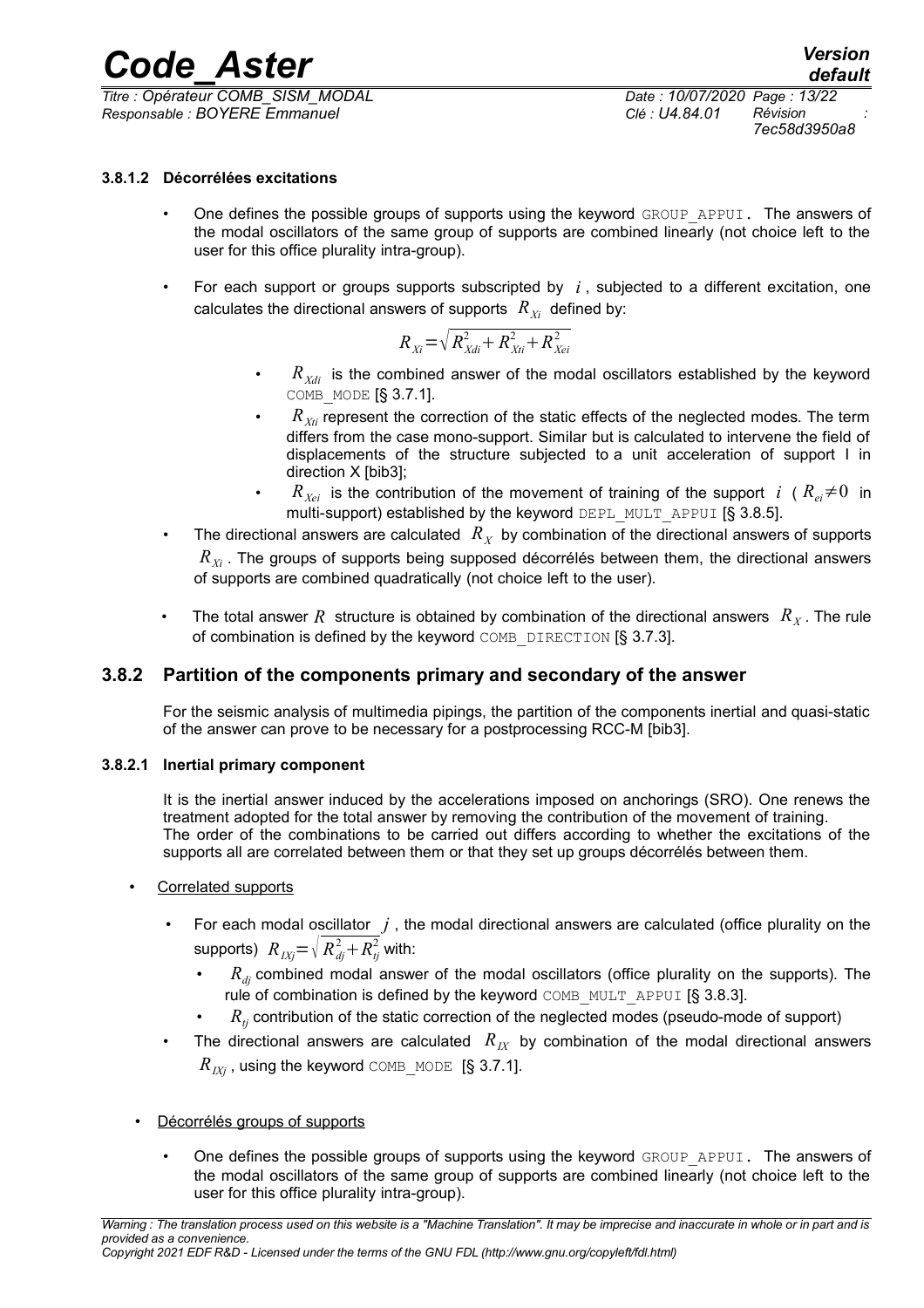*Titre : Opérateur COMB\_SISM\_MODAL Date : 10/07/2020 Page : 14/22 Responsable : BOYERE Emmanuel Clé : U4.84.01 Révision :*

*7ec58d3950a8*

*default*

• For each support or groups supports subscripted by *i* , subjected to a different excitation, one calculates the directional answers of primary education supports  $\overline{R}_{IXi}$  defined by:

$$
R_{IXi} = \sqrt{R_{di}^2 + R_{ti}^2}
$$

- $R_{di}$  combined answer of the modal oscillators established by the keyword COMB MODE [§ 3.7.1]
- $R_{ti}$  represent the correction of the static effects of the neglected modes. The term differs from the case mono-support. Similar but is calculated to intervene the field of displacements of the structure subjected to a unit acceleration of support I in direction X [bib3].
- The directional answers are calculated *RIX* by combination of the directional answers of supports *R<sub>IXi</sub>*. The groups of supports being supposed décorrélés between them, the directional answers of supports are combined quadratically (not choice left to the user).

The primary total answer  $\ R_I$  structure is obtained by combination of the directional answers  $\ R_{I\!X}$ . The rule of combination is defined by the keyword COMB DIRECTION [§ 3.7.3].

#### **3.8.2.2 Differential secondary component**

It is the static answer induced by seismic differential displacements of anchorings (movement of training):

- Calculation of the contribution *Rei* movement of training of the support *i* established by the keyword DEPL\_MULT\_APPUI [§ 3.8.5]
- Combinations of the various definite contributions of support  $R_{e_i}$  by the keyword COMB DEPL APPUI [§ 3.8.6].

It is thus possible to reconstitute:

- lawful loading cases corresponding to:
	- an overall movement of part of the supports in a given direction
	- a displacement mentioned in a local reference mark different from the total reference mark of inertial seismic request;
- directional answers by combining the adequate contributions of supports;
- the total secondary answer.

Examples are proposed in [§ 3.8.6.6].

#### **3.8.3 Keyword COMB\_MULT\_APPUI (case MULTI\_APPUI=CORRELE)**

COMB\_MULT\_APPUI

The occurrences of this key word make it possible to define:

- combinations of the modal directional answers of support to form the modal directional answers (case of the correlated excitations);

- combinations of the directional answers of support to form the directional answers structure (case of the décorrélées excitations).

If occurrences of the key word COMB\_MULT\_APPUI is present, it is the primary component of the answer which is treated.

The combination of the contributions of each movement of support can be combined various manners, defined by the operand TYPE\_COMBI :

- quadratic combination
- linear combination

*Warning : The translation process used on this website is a "Machine Translation". It may be imprecise and inaccurate in whole or in part and is provided as a convenience.*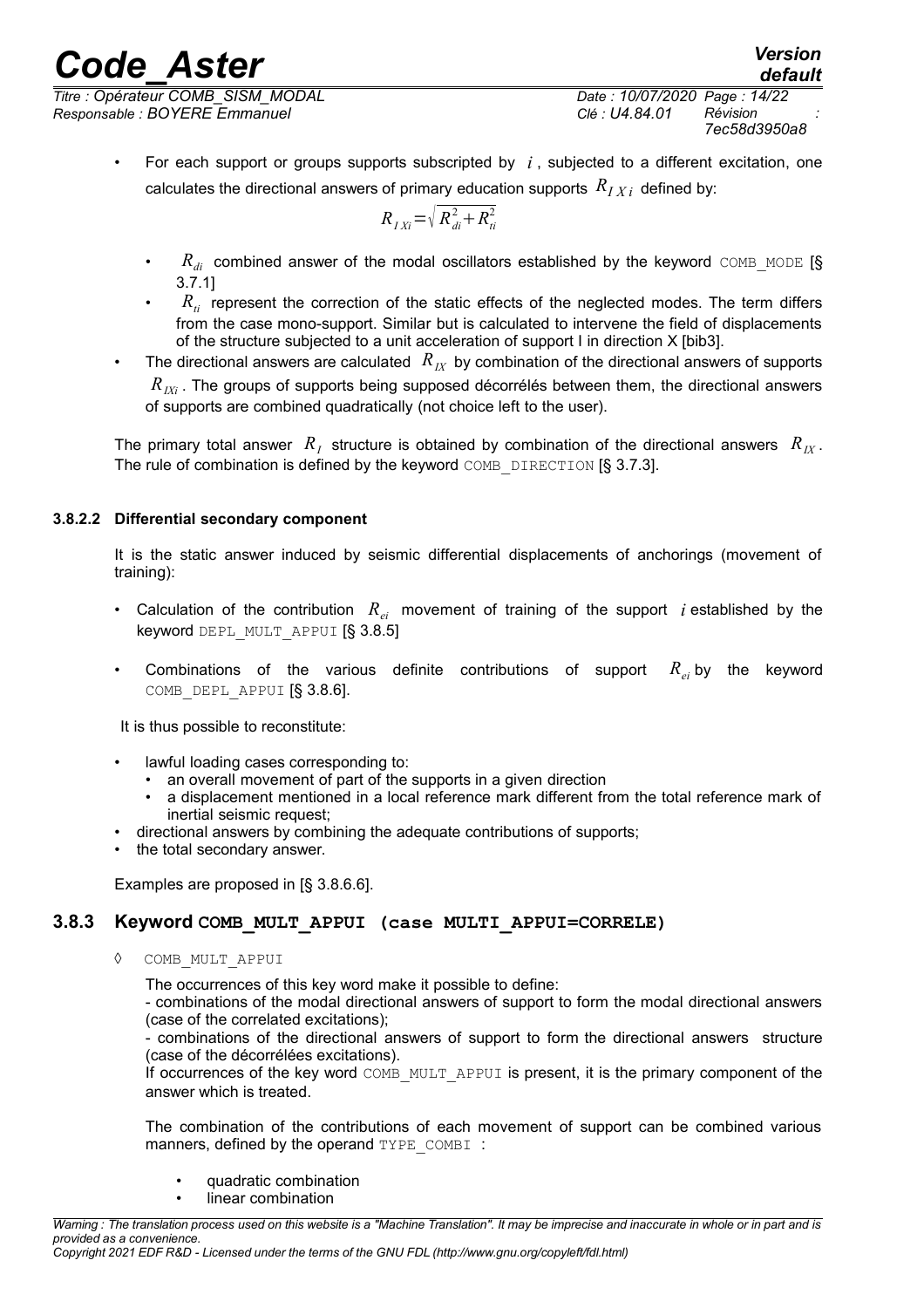*Titre : Opérateur COMB\_SISM\_MODAL Date : 10/07/2020 Page : 15/22 Responsable : BOYERE Emmanuel Clé : U4.84.01 Révision :*

*7ec58d3950a8*

#### **3.8.3.1 Operands ALL/GROUP\_NO**

 $/$  ALL = 'YES'

Allows to choose that all the supports are combined with the rule defined by  $TYPE$ 

/ GROUP NO = lgrno [l group no]

Allows to define the list of the supports which are combined with the rule defined by the operand TYPE\_COMBI in the same occurrence of the keyword COMB\_MULT\_APPUI.

#### **3.8.3.2 Quadratic combination TYPE = 'QUAD'**

$$
R_{X} = \sqrt{\sum R_{Xj}^{2}}
$$

It is advised to use this combination only when the movements of support are décorrélés.

#### **3.8.3.3 Linear combination TYPE = 'LINE'**

$$
R_{X} = \sum R_{Xk}
$$

#### **3.8.3.4 Different rules of combination on the various supports**

The rule of combination can be the same one for all the supports [§ 3.7.3.1] or differentiated according to the supports or groups of supports defined by an occurrence of the keyword factor COMB\_MULT\_APPUI. In this case the total answer - or the primary component of the answer if COMB DEPL APPUI is present - is obtained by:

$$
R = \sqrt{\sum R_{Xj}^2 + \left(\sum R_{Xk}\right)^2}
$$

where *j* indicate the supports combined quadratically and *k* linearly combined supports.

#### **3.8.4 Keyword GROUP\_APPUI (case MULTI\_APPUI=DECORRELE )**

 $\Diamond$  GROUP APPUI

If this keyword is absent, all the supports are regarded as décorrélés between them.

This keyword is used only if one can display one or more groups of supports décorrélés between them, the supports constitutive of a group being correlated between them. A group can be made up of only one support.

The occurrences of this keyword make it possible to define the groups of supports. The supports not belonging to a group are regarded as décorrélés between them and décorrélés of the definite groups.

The combination of the contributions of each movement of support inside a group can be realized only in a linear way. The combination of the contributions of each group of supports can be realized only in a quadratic way (not of choice left to the user).

#### **3.8.4.1 Operands ALL / GROUP\_NO**

GROUP NO = lgrno [l group no]

Allows to define the list of the groups of supports.

#### **3.8.5 Keyword DEPL\_MULT\_APPUI**

◊ DEPL\_MULT\_APPUI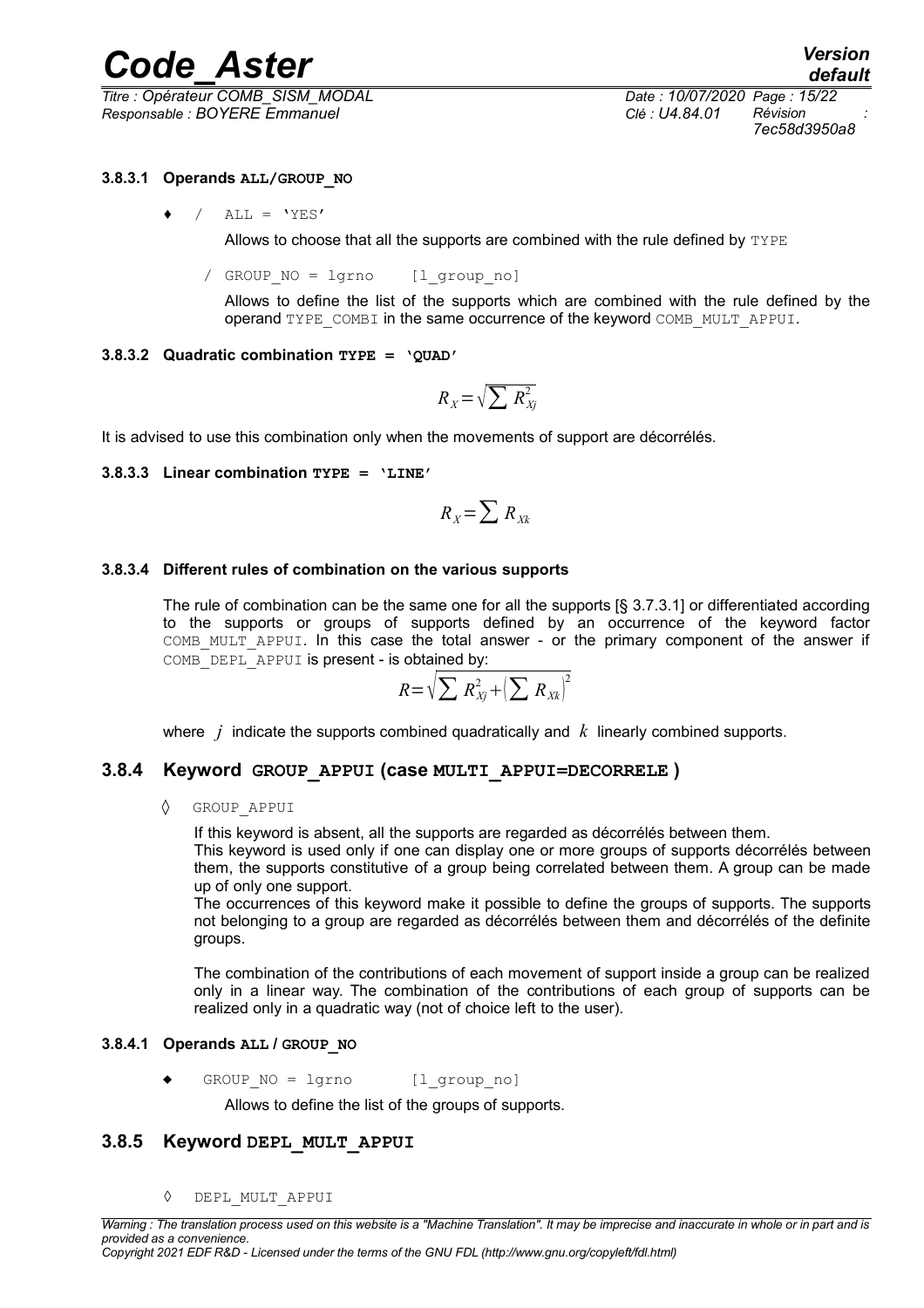with:

*Titre : Opérateur COMB\_SISM\_MODAL Date : 10/07/2020 Page : 16/22 Responsable : BOYERE Emmanuel Clé : U4.84.01 Révision :*

The movement of training of the structure not being uniform this keyword makes it possible to define the contribution to the total answer of a list of supports or groups of supports. This one is established starting from the static modes of the structure:

$$
R_{ei} = \Phi_{si} \, \delta_{imax}
$$

*si* static mode for the support *i*

 $\delta_{i,max}$  maximum displacement of the support *i* compared to a support of reference (for which  $\delta_{i \text{max}} = 0$ )

If this keyword is not indicated, then the contribution of the static modes of the structure is worthless. In other words, this is equivalent to inform  $\delta_{i_{max}} = 0$ .

#### **3.8.5.1 Operand NOM\_CAS/NUMÉRIQUE\_CAS**

- $NOM$   $CAS$  = nomcas Character string defining the name of the loading case
- NUME\_CAS = numecas Number of the loading case

#### **3.8.5.2 Operand MODE\_STAT**

◊ MODE\_STAT = stat

Name of the static modes  $\Phi_{si}$ , concept of the type mode stat product by the operator MODE STATIQUE [U4.52.14].

#### **3.8.5.3 Operand GROUP\_NO\_REFE**

◊ GROUP\_NO\_ REFE = grno

Group containing Nœud of reference by report to which relative displacements of the supports are defined ( group given should contain one node) .

If this operand is present, the maximum displacement applied to the support  $i$  is worth *δ*<sub>*imax</sub>*−∆ where ∆ is affected displacement with node of reference noeu in the direction</sub> considered.

#### **3.8.5.4 Operand GROUP\_NO**

♦ GROUP\_NO = lgrno

List of the names ofS groups of nodes corresponding to the supports concerned with the occurrence of the keyword factor DEPL\_MULT\_APPUI.

#### **3.8.5.5 Operands DX / DY / DZ**

- $\bullet$  I DX = dx
	- $I$  DY = Dv
	- $I$  DZ = dz

Value of maximum relative displacement of the supports concerned, direction by direction.

#### **3.8.6 Keyword COMB\_DEPL\_APPUI**

◊ COMB\_DEPL\_APPUI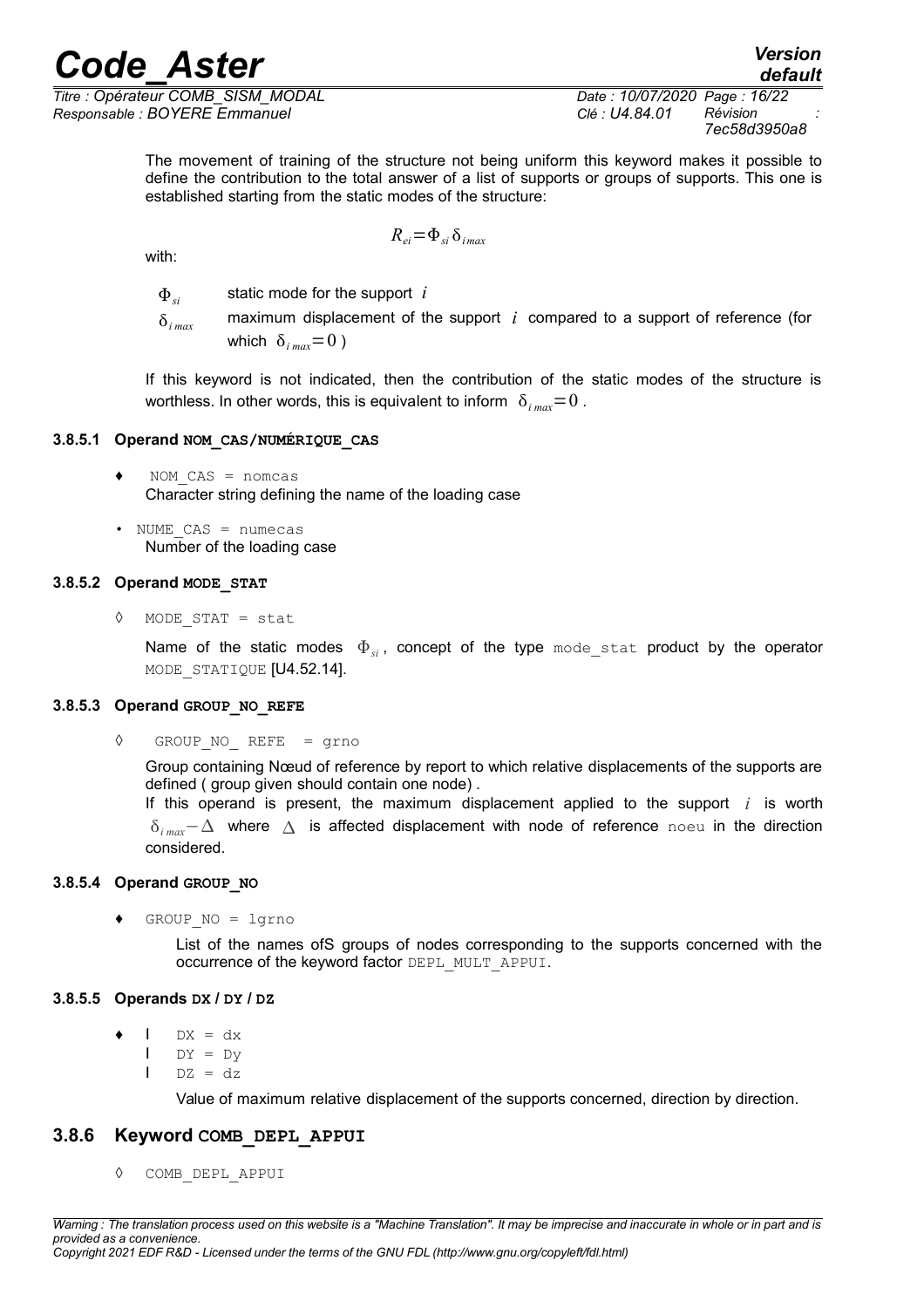*Titre : Opérateur COMB\_SISM\_MODAL Date : 10/07/2020 Page : 17/22 Responsable : BOYERE Emmanuel Clé : U4.84.01 Révision :*

*7ec58d3950a8*

The occurrences of this key word define the combinations of the lawful loading cases intervening in the secondary component of the answer.

#### **3.8.6.1 Operands ALL/LISTE\_CAS**

 $/$  ALL = 'YES'

All loading cases defined under the occurrences of DEPL MULT\_APPUI are combined with a single rule specified by TYPE

/ LISTE\_CAS = list

Numbers of the loading cases combined with the rule specified by TYPE

#### **3.8.6.2 Quadratic combination TYPE = 'QUAD'**

$$
R_e = \sqrt{\sum R_{ej}^2}
$$

**3.8.6.3 Linear combination TYPE = 'LINE'**

$$
R_e = \sum R_{ek}
$$

#### **3.8.6.4 Combination in absolute value TYPE = 'ABS'**

$$
R_e = \sum |R_{el}|
$$

#### **3.8.6.5 Different rules of combination on the various loading cases**

The rule of combination can be the same one for all the cases of displacement of anchoring or differentiated according to the groups of cases defined by an occurrence of the keyword factor COMB DEPL APPUI. In this case the secondary total answer is obtained by:

$$
R_{II} = \sqrt{\sum R_{ej}^{2} + (\sum R_{ek})^{2} + (\sum |R_{el}|)^{2}}
$$

where *j* indicate the supports combined quadratically, *k* linearly combined supports and *l* supports combined in absolute value.

#### **3.8.6.6 Examples of application**

Displacement expressed in a local reference mark  $R_{loc}(x, y, z)$  different from the total reference mark  $R_{glob}(X, Y, Z)$ 

Axes x, y and z of  $R_{loc}$  are built by 3 successive rotations of angle  $\alpha$ ,  $\beta$  and  $\gamma$  around the axes  $X$ ,  $Y$  and  $Z$  of  $R_{glob}$ .

To simplify the example, it is considered that  $R_{loc}$  results from  $R_{glob}$  by a single rotation around the axis  $|X|$  and of angle  $|\alpha|$  and that local displacement  $|u_x|$  support  $|S|$  located with the node *NS* is given along the axis  $x$  of  $R_{loc}$ .

This loading case results from the linear combination of 2 static modes and results in the algebraic summation of the 2 following loadings:

- displacement  $DX = u_x \cos \alpha \, depl X$  along the axis X
- displacement  $DY = u_x \sin \alpha \, depl Y$  along the axis *Y*

Static modes of support following the directions *X* and *Y* are calculated beforehand.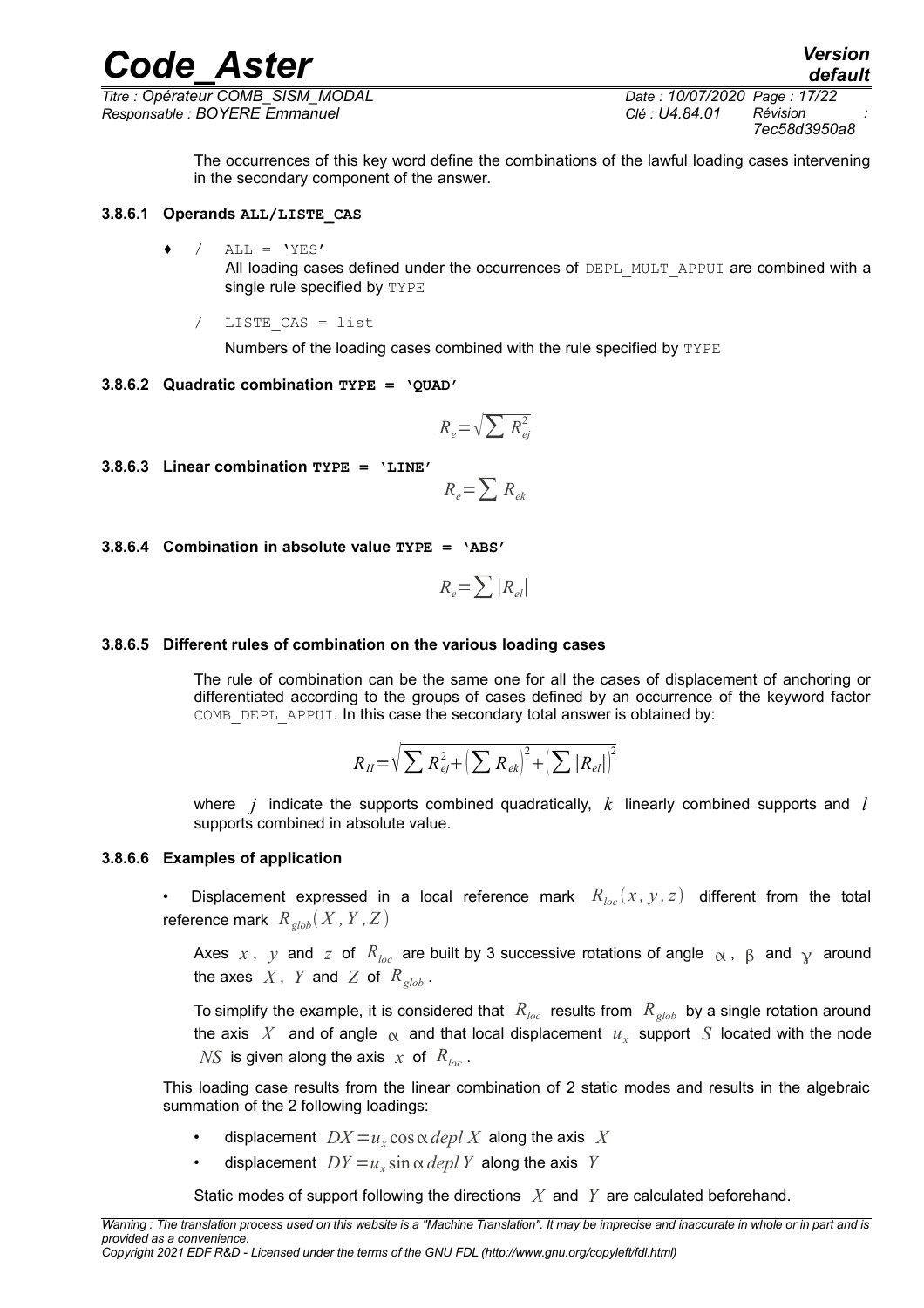*Titre : Opérateur COMB\_SISM\_MODAL Date : 10/07/2020 Page : 18/22 Responsable : BOYERE Emmanuel Clé : U4.84.01 Révision :*

*7ec58d3950a8*

The taking into account of the loading case is written with following syntax:

```
DEPL_MULT_APPUI= (
              \; F \; (
                 NOM CAS=' uxcos',
                 NUME CASE=1,
                 MODE_STAT=modstat, 
                 GROUP NO= 'GNS',
                 DX=deplX,
                 ),
              -F (
                 NOM_CAS=' uxsin',
                 NUME_CAS=2,
                 MODE_STAT=modstat, 
                 GROUP_NO= 'GNS',
                 DY=deplY,),
                     ),
COMB_DEPL_APPUI= (
              -F (
                 LIST CAS= ('1', '2'),
                 TYPE COMBI = 'LINE'),
```
• Overall movement in a direction

Let us consider a line anchored on 3 supports *S1* , *S2* and *S3* . An overall movement *U* is applied to the supports  $SI$ ,  $S2$  in the direction X. The support  $S3$  dependent on the crossing of a building is supposed to be fixed.

Static modes of support in the direction *X* on the level of the supports *S1* and *S2* are calculated beforehand.

The taking into account of the loading case is written with following syntax:

```
DEPL_MULT_APPUI= (
             F (NOM_CAS=' depl S1 X',
                 NUME CAS=1,
                 MODE_STAT=modstat, 
                 GROUP NO= 'GNS1',
                 DX=U,
                 ),
              _F (NOM_CAS=' depl_S2_X',
                 NUME_CAS=2,
                 MODE_STAT=modstat, 
                 GROUP_NO= 'GNS2',
                 DX=U,
                 ),),
   COMB_DEPL_APPUI= (
       _F (
          LIST CAS= ('1', '2'),
          TYPE_COMBI = 'LINE'
          ),
```
• Answer by direction and total secondary office plurality

Let us consider a line anchored on 2 supports *S1* and *S2* and following seismic differential displacements:

- support  $SI: UI$ ,  $VI$  and  $WI$  in the directions  $X, Y$  and  $Z$
- support  $S2: U2$ ,  $V2$  and  $W2$  in the directions  $X$ ,  $Y$  and  $Z$

*default*

*Warning : The translation process used on this website is a "Machine Translation". It may be imprecise and inaccurate in whole or in part and is provided as a convenience.*

*Copyright 2021 EDF R&D - Licensed under the terms of the GNU FDL (http://www.gnu.org/copyleft/fdl.html)*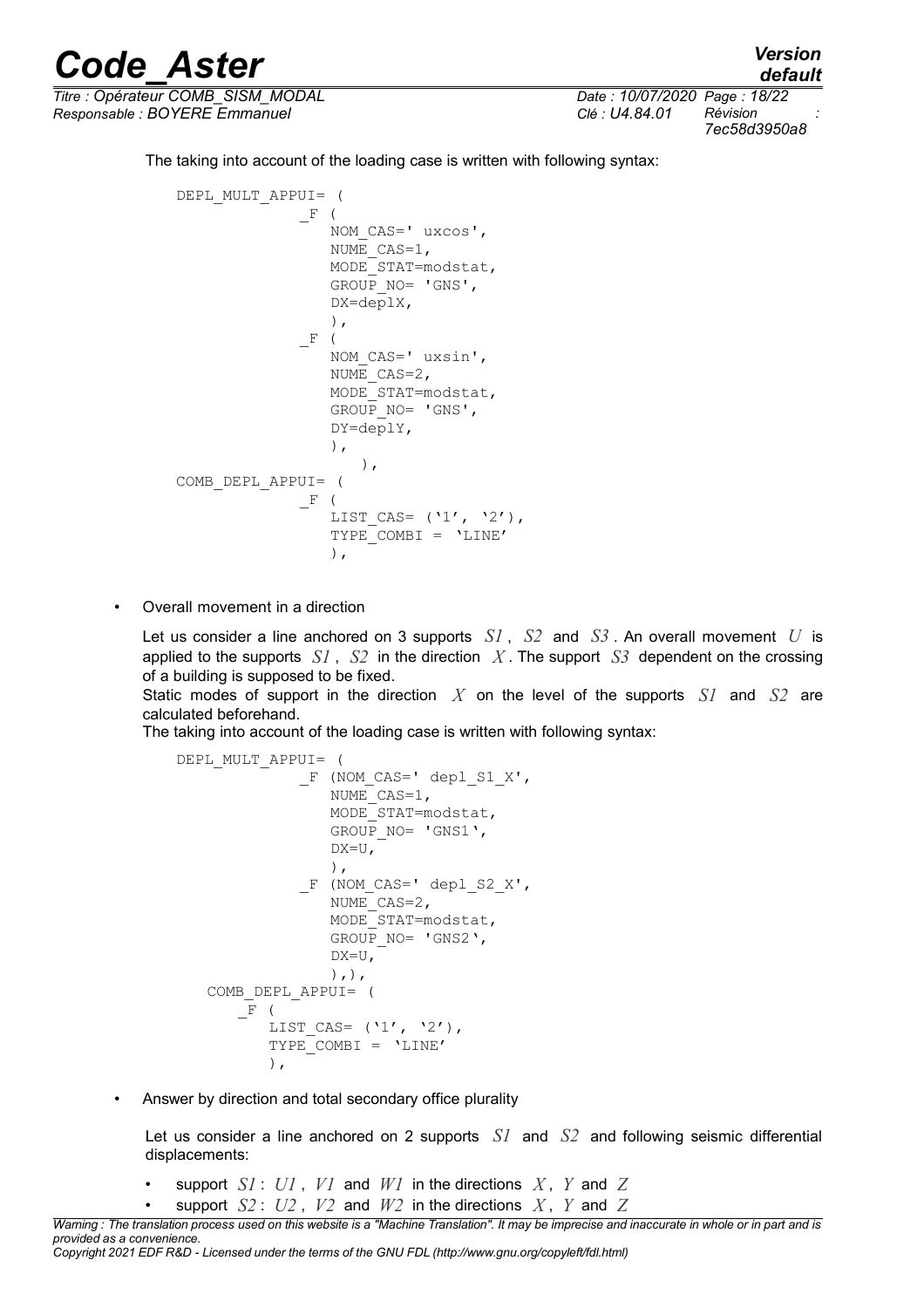| <b>Code Aster</b>                 |                              | <b>Version</b><br>default |  |
|-----------------------------------|------------------------------|---------------------------|--|
| Titre : Opérateur COMB SISM MODAL | Date: 10/07/2020 Page: 19/22 |                           |  |
| Responsable : BOYERE Emmanuel     | Clé : U4.84.01               | Révision                  |  |

*7ec58d3950a8*

The 6 static modes of support are calculated beforehand.

The seizure of the various loading cases is carried out under the occurrences of DEPL\_MULT\_APPUI :

```
DEPL_MULT_APPUI= (
              #support S1 with node NS1
              -F (
                 NOM CAS=' depl S1 X',
                 NUME CAS=1,
                 MODE_STAT=modstat, 
                 GROUP NO= 'GNS1',DX=U1,
                 ),
              -F (
                 NOM CAS=' depl S1 Y',
                 NUME CASE=2,
                 MODE_STAT=modstat, 
                 GROUP_NO= 'GNS2',
                 DY=VI,
                 ),
              -F (
                 NOM CAS=' depl S1 Z',
                 NUME CASE=3,
                 MODE_STAT=modstat, 
                 GROUP NO= 'GNSI',
                 DZ=W1,
                 ),
              #support S2 with node NS2
              F (
                 NOM CAS=' depl S2 X',
                 NUME CASE=4,
                 MODE_STAT=modstat, 
                 GROUP NO= 'GNS2',
                 DX=U2,
                 ),
              -F (
                 NOM_CAS=' depl_S2_Y',
                 NUME CAS=5,
                 MODE_STAT=modstat, 
                 GROUP NO= 'GNS2',DY=V2,
                 ),
              _F (
                 NOM_CAS=' depl_S2_Z',
                 NUME CASE=6,
                 MODE_STAT=modstat, 
                 GROUP NO= 'GNS2',DZ=W2,
                 ),
              ),
```
The directional answers are established under the occurrences of COMB\_DEPL\_APPUI :

```
COMB_DEPL_APPUI= (
#cumul according to X
              _F (
                 LIST CAS= ('1', '4'),
                 TYPE COMBI = 'QUAD',
```
*Warning : The translation process used on this website is a "Machine Translation". It may be imprecise and inaccurate in whole or in part and is provided as a convenience.*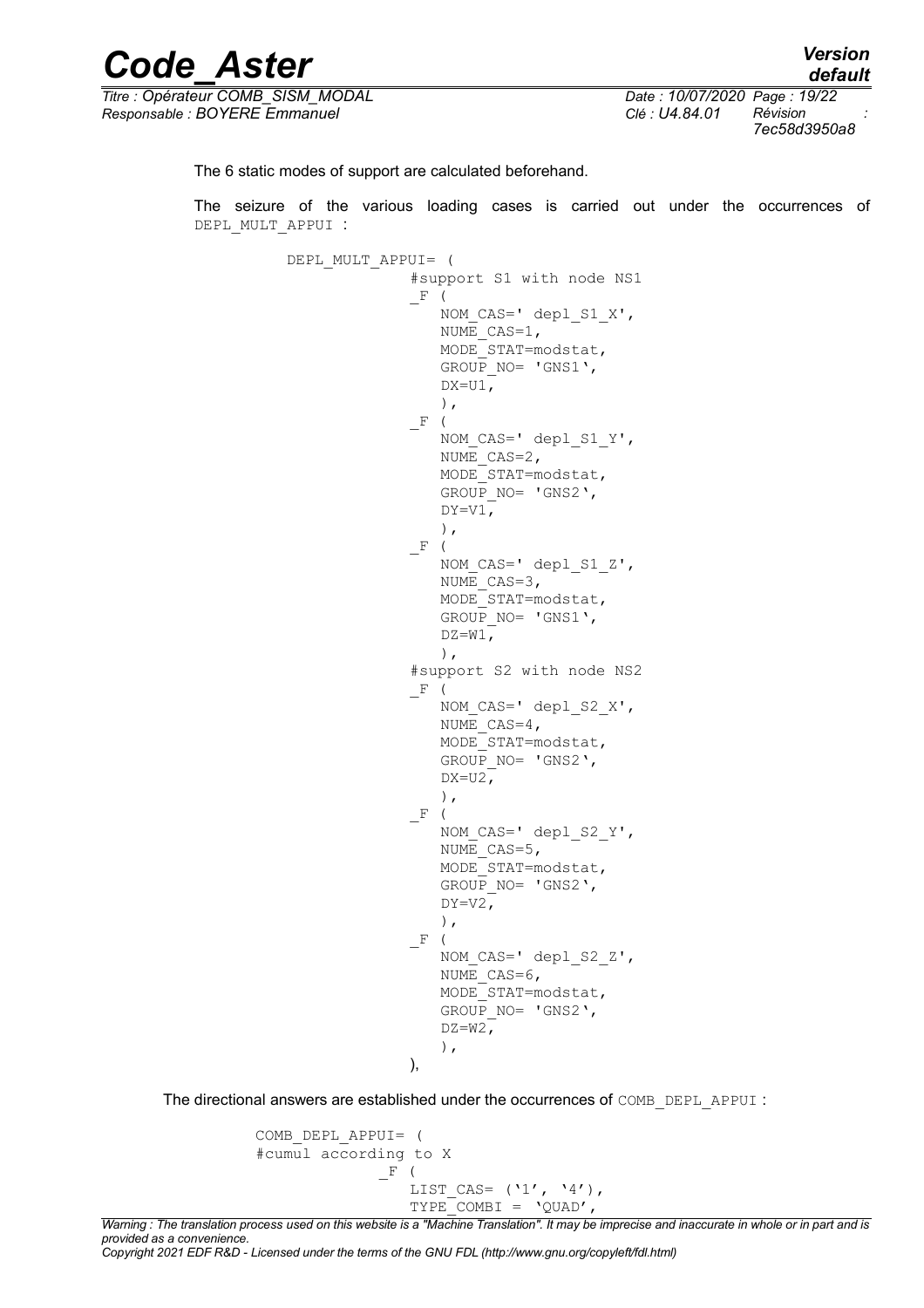*default*

*Titre : Opérateur COMB\_SISM\_MODAL Date : 10/07/2020 Page : 20/22 Responsable : BOYERE Emmanuel Clé : U4.84.01 Révision :*

*7ec58d3950a8*

```
),
#cumul according to Y
              _F (
                 LIST CAS= ('2', '5'),
                 TYPE COMBI = 'OUAD',
                        ),
#cumul according to Z
              -F (
                 LIST CAS= ('3', '6'),
                 TYPE COMBI = 'QUAD',
                       ),
                 ),
```
The secondary total answer is formed by the quadratic office plurality of the directional answers. It is calculated automatically.

If the impression of the directional answers is not necessary, the total answer can be calculated directly under only one occurrence of COMB\_DEPL\_APPUI :

```
COMB_DEPL_APPUI= (
#réponse total
              _F (
                 TOUT=' OUI',
                 TYPE COMBI = 'OUAD',
                 ),
```
## **3.9 Option of calculation: operand OPTION**

OPTION

List of the sizes (options of calculation) modal which one wants to determine the combined answer:

| 'DEPL'        | relative displacement                                                                         |
|---------------|-----------------------------------------------------------------------------------------------|
| 'QUICKLY'     | relative speed                                                                                |
| 'ACCE ABSOLU' | $absolute$ acceleration = relative acceleration<br>$\pm$<br>acceleration of training          |
| 'SIGM ELNO'   | constraints by elements with the nodes                                                        |
| 'SIEF ELGA'   | constraints by elements at the points of integration                                          |
| 'SIPO ELNO'   | constraints in the section of beam broken up into<br>contributions of each generalized effort |
| 'EFGE ELNO'   | efforts generalized by elements with the nodes                                                |
| 'REAC NODA'   | reactions to the supports                                                                     |
| 'FORC NODA'   | internal efforts                                                                              |

**Note:**

*For the calculation of the options of efforts or constraints on part of the model defined by groups of meshs, it is possible to connect a calculation on the concept mode produced by the operator CALC\_CHAMP.*

### **3.10 Operand TITLE**

◊ TITLE = T

Title attached to the concept produced by this operator [U4.03.01].

## **3.11 Operand INFORMATION**

◊ INFORMATION

*Warning : The translation process used on this website is a "Machine Translation". It may be imprecise and inaccurate in whole or in part and is provided as a convenience.*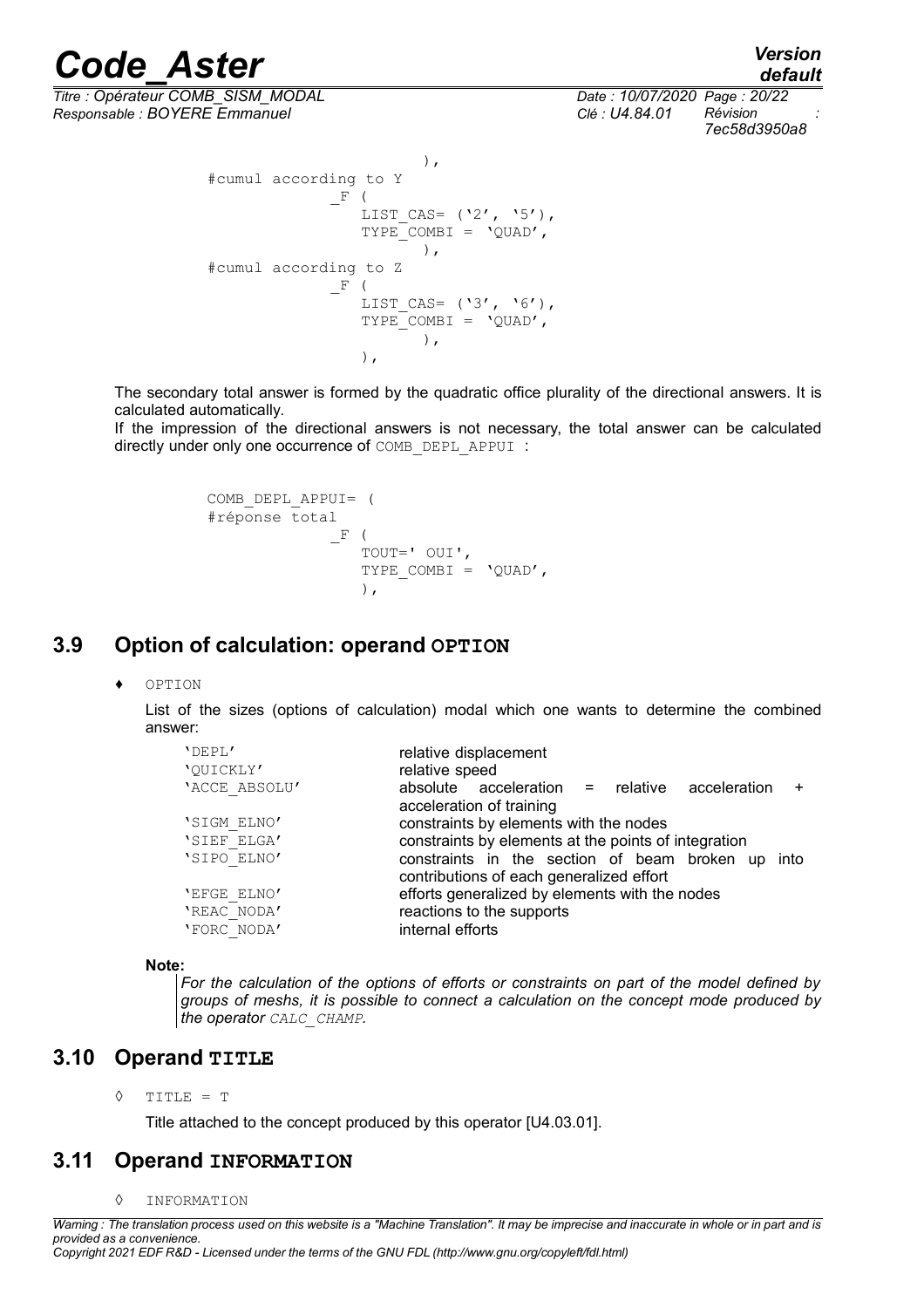*Code\_Aster Version Titre : Opérateur COMB\_SISM\_MODAL Date : 10/07/2020 Page : 21/22 Responsable : BOYERE Emmanuel Clé : U4.84.01 Révision :*

*default 7ec58d3950a8*

- /1: impression on the file "message" of following information:
	- name of the modal base used.
	- many clean vectors selected.
	- rule of modal combination chosen,
	- options of calculation requested.
- $/2:$  idem 1

## **3.12 Keyword IMPRESSION**

◊ IMPRESSION

Impression on the file "result" of following information:

 $ALL = 'YES'$ LEVEL = 'SPEC\_OSCI' values of the excitation corresponding to the various modes 'MASS EFFE' modal sizes in the direction of the excitation and office plurality of the effective mass 'MAXI\_GENE' maximum generalized contributions

With  $ALL = YES'$ , one obtains the impressions corresponding to the whole of the 3 levels defined above.

The impression in the file "result" of the computed fields is carried out via the orders IMPR RESU [U4.91.01] or POST\_RELEVE\_T [U4.81.21] by specifying the suitable sequence numbers.

For an excitation mono-support according to the 3 directions *X* , *Y* and *Z* :

• directional answers [§3.7]:

sequence numbers 1.2 and 3 for the answers according to *X* , *Y* and *Z*

combination of the directional answers if COMB DIRECTION is present [§3.7.3]: sequence number 4

For an excitation multi-support according to the 3 directions *X* , *Y* and *Z* :

• If the keyword COMB DEPL APPUI is absent, the components primary and secondary of the answer are cumulated:

- directional answers [§3.8.1]:
	- sequence numbers 1.2 and 3 for the answers according to *X* , *Y* and *Z*
- combination of the directional answers if COMB\_DIRECTION is present [§3.7.3]: sequence number 4

If the keyword COMB DEPL APPUI is present, the components primary and secondary of the answer are separate:

- primary component:
	- directional answers [§3.8.3]:
		- sequence numbers 1.2 and 3 for the answers according to *X* , *Y* and *Z*
	- combination of the directional answers if COMB\_DIRECTION is present [§3.673]: sequence number 4
- secondary component [§3.8.2]:
	- fields resulting from the combinations of loading case of displacement indicated under N occurrences from COMB\_DEPL\_APPUI [§3.8.6]
		- sequence number 200 for occurrence 1

sequence number  $200+i-1$  for the occurrence *i*